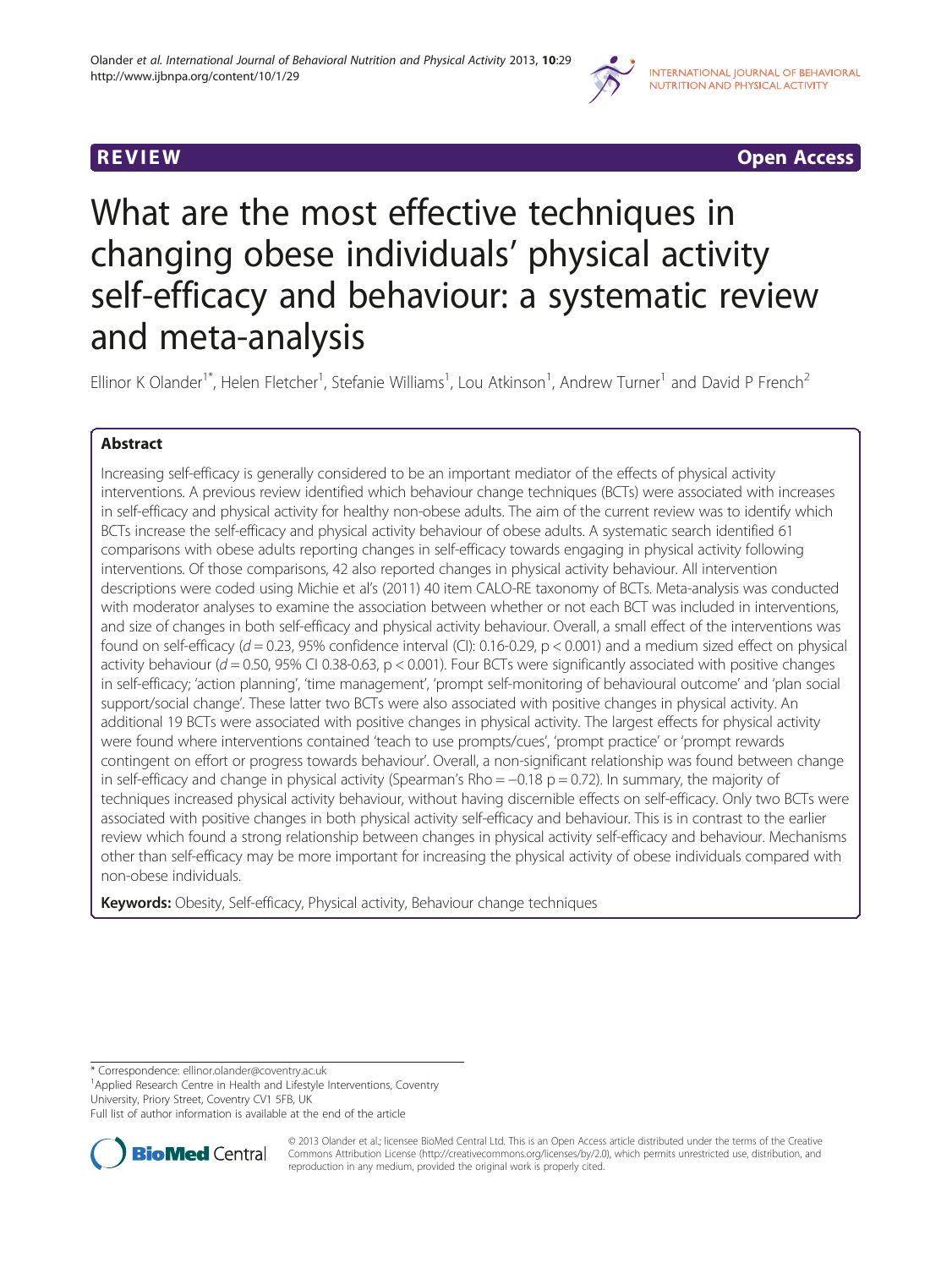# Introduction

Approximately 200 million men and 300 million women are currently obese worldwide [[1\]](#page-12-0), with prevalence increasing [\[2\]](#page-12-0). Obesity is associated with numerous health risks, including an elevated risk of diabetes [[3](#page-12-0)], heart failure [[4](#page-12-0)], and depression [\[5](#page-12-0)]. Consequently, it has been argued that obesity is now the second largest modifiable cause of preventable death [\[6\]](#page-12-0). To alleviate these health risks in obese adults, physical activity has been recommended [\[7\]](#page-12-0).

Self-efficacy has been identified as a key determinant in increasing physical activity [\[8](#page-12-0)]. Self-efficacy is the belief that one has the ability to successfully engage in a specific behaviour, such as physical activity. Findings from experimental studies show that self-efficacy can mediate the effects of interventions on physical activity behaviour. For example, Darker and colleagues found that the participants who showed largest changes in walking self-efficacy following a single session walking intervention were also the ones who showed the largest increases in objectively assessed walking behaviour [[9\]](#page-12-0).

Given that self-efficacy for physical activity is an important determinant of physical activity, it becomes essential to identify the best methods of increasing self-efficacy for physical activity. A recent systematic review and metaanalysis identified which behaviour change techniques (BCTs) were associated with an increase in self-efficacy for physical activity and physical activity behaviour [\[10,11](#page-12-0)]. This review identified intervention studies targeting physical activity in 'healthy' adults that also measured selfefficacy for physical activity. All interventions were coded using a standardised taxonomy of behaviour change techniques [\[12](#page-12-0)] to assess which BCTs were present in each intervention. Small significant effects of interventions were found on self-efficacy  $(d = 0.16, 95\%$  confidence interval [CI]: 0.08-0.24,  $P < .001$ ) and physical activity ( $d = 0.21$ , 95% CI 0.11-0.31, P < 0.001) and a significant large relationship between change in self-efficacy and change in physical activity behaviour was observed (Spearman's Rho = 0.69,  $p < 0.001$ ) [\[10\]](#page-12-0). Three BCTs were associated with significant increases in both self-efficacy and physical activity behaviour; 'action planning', 'reinforcing effort or progress towards behaviour' and 'provide instruction'. These findings are important as they provide researchers as well as practitioners with information regarding which intervention components may increase intervention efficacy [[12](#page-12-0)].

However, the Williams and French [\[10](#page-12-0)] review only included 'healthy' (i.e. participant groups not characterised by a common diagnosis) and non-obese individuals (BMI <30) and it is uncertain if the same BCTs would be effective in increasing self-efficacy and physical activity behaviour in other populations. For example, another recent systematic review did not find any effective behaviour change techniques for changing physical activity behaviour in obese adults with obesity-related comorbidities or risk factors [[13](#page-12-0)], suggesting that different BCTs may be effective at changing physical activity in different populations.

The aim of the present review was to identify which behaviour change techniques were associated with increases or decreases in self-efficacy for physical activity and physical activity behaviour in obese adults. A secondary aim of this review was to assess if the same techniques which were effective at changing self-efficacy were also effective at changing physical activity in this population.

# Methods

# Inclusion criteria

Eligible study designs included randomised controlled trials, non-randomised controlled trials, quasi-experimental studies or studies with pre-post design. Studies which used qualitative methods, a correlational design or used selfefficacy as a predictor only were excluded. Only English language reports were included for pragmatic reasons.

To be included in the review, the sample had to have a mean BMI of 30 or above (i.e. obese) and a mean of 18 years or more.

One of the intervention aims had to be to increase physical activity. Hence interventions which aimed to alter physical activity and eating behaviour were included. Interventions that focused on sport performance or were laboratory-based and did not aim to increase frequency or duration of physical activity behaviour were excluded.

All included studies had to report an experimentally induced change in physical activity self-efficacy. That is, physical activity self-efficacy had to be measured pre and post intervention when there was no comparison group or be measured for both intervention and comparison groups at least once following the end of the intervention. Where identified studies otherwise satisfied the inclusion criteria, but the report lacked this self-efficacy data the corresponding author was contacted for additional information.

# Search method

The electronic databases PsycInfo (1966–2011) and Scopus (1960–2011) were searched using a broad search strategy including self-efficacy, physical activity and trial terms (see [Appendix 1\)](#page-11-0). An initial search was conducted in June 2011 and updated in November 2011. All searches and eligibility assessment were conducted by the first and fourth author, through first screening of abstracts and subsequent examination of full texts where appropriate. All included papers were also subjected to forward and backward searches. See Figure [1](#page-2-0) for a flowchart illustrating the review process.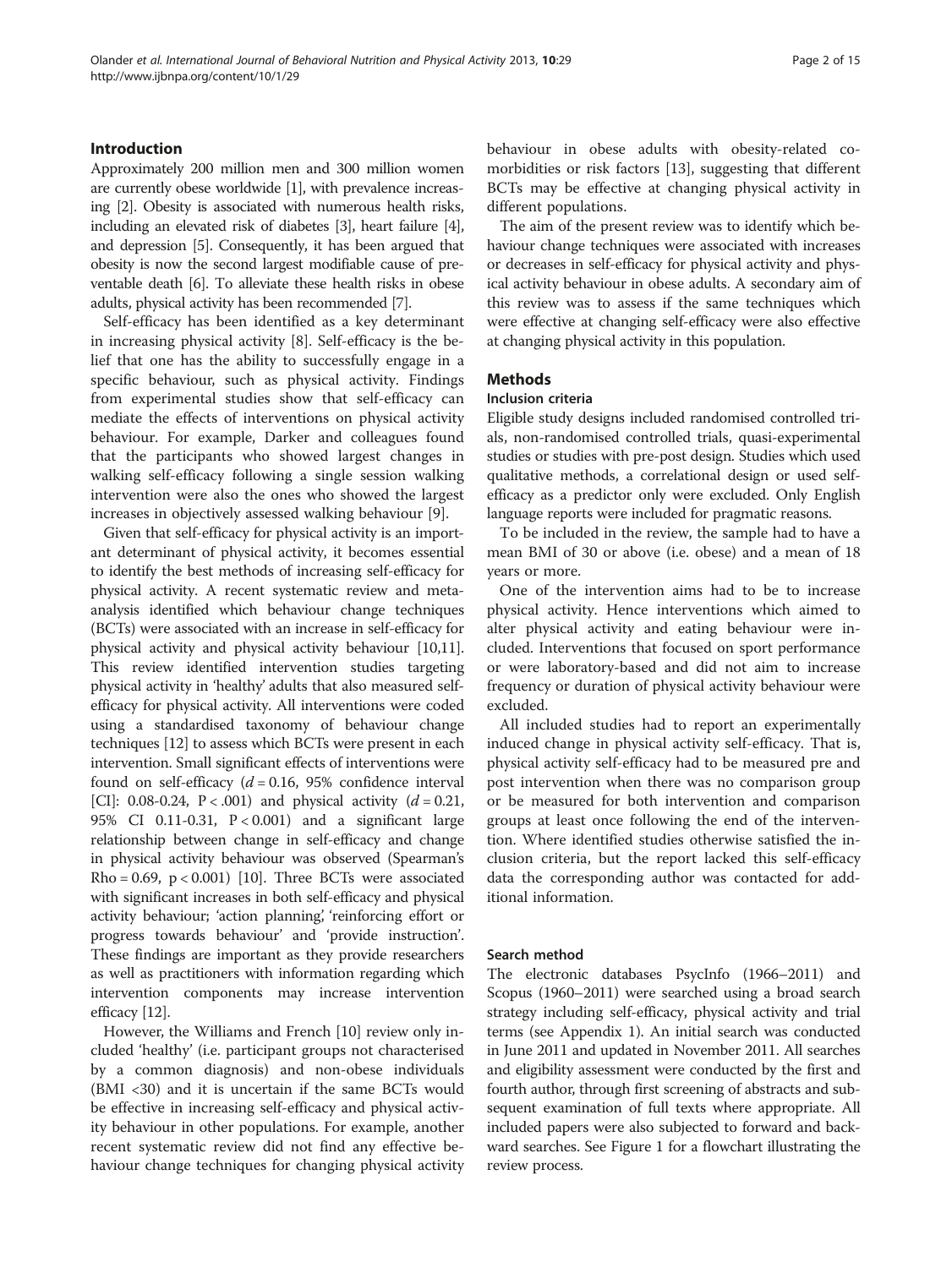<span id="page-2-0"></span>

#### Data extraction

Relevant papers were entered into EndNote X3, and study and intervention characteristics as well as sample sizes, means and standard deviations were extracted by the first author. Effect size estimates (standardised mean difference or Cohen's d [[14](#page-12-0)]), were calculated by the same author. All intervention descriptions were double coded for behaviour change techniques using the Coventry Aberdeen LOndon REfined (CALO-RE) taxonomy [[12](#page-12-0)] by the first author and either the second or third author. The CALO-RE taxonomy is an updated and expanded version of the taxonomy developed by Abraham and Michie [\[15\]](#page-12-0), and was developed to identify BCTs used in physical activity or healthy eating interventions. Interrater reliability as assessed by kappa, corrected for chance agreement, was 0.68. This was calculated based on double coding of 23% of the intervention descriptions. Any disagreements between coders were resolved by discussion.

# Data analysis

The effect sizes and meta-analyses for self-efficacy and physical activity were conducted separately. The metaanalytic calculations were performed using Schwarzer's (1987) Meta computer program [[16](#page-12-0)], using a randomeffects model. When studies reported more than one experimental group, each experimental group was compared to the control group to yield effect size estimates. When a

study reported data at several time points post intervention, the one most immediately after the intervention end was used as this is when the largest effect attributable to the intervention should have occurred. When a comparison group had a mean BMI below 30, baseline and post intervention scores for the intervention group (with a BMI above 30) were analysed as a pre-post design. Heterogeneity was assessed using the Q coefficient. Moderator analyses investigated causes of heterogeneity, by comparing effect size estimates for groups of studies characterised by the presence or not of each behaviour change technique. Pairwise Z tests were conducted for each intervention technique to assess whether two groups had significantly different effect size estimates.

Spearman's Rho correlation coefficient was used to assess whether change in self-efficacy was associated with change in physical activity behaviour. For each BCT the effect size estimate where the technique was not present was subtracted from the effect size estimate where the technique was present to calculate a difference score for both self-efficacy and physical activity behaviour. These differences were then correlated across BCTs.

# Results

The electronic search identified 4485 potential publications, of which 641 were retrieved for full text examination (some of these were retrieved with another search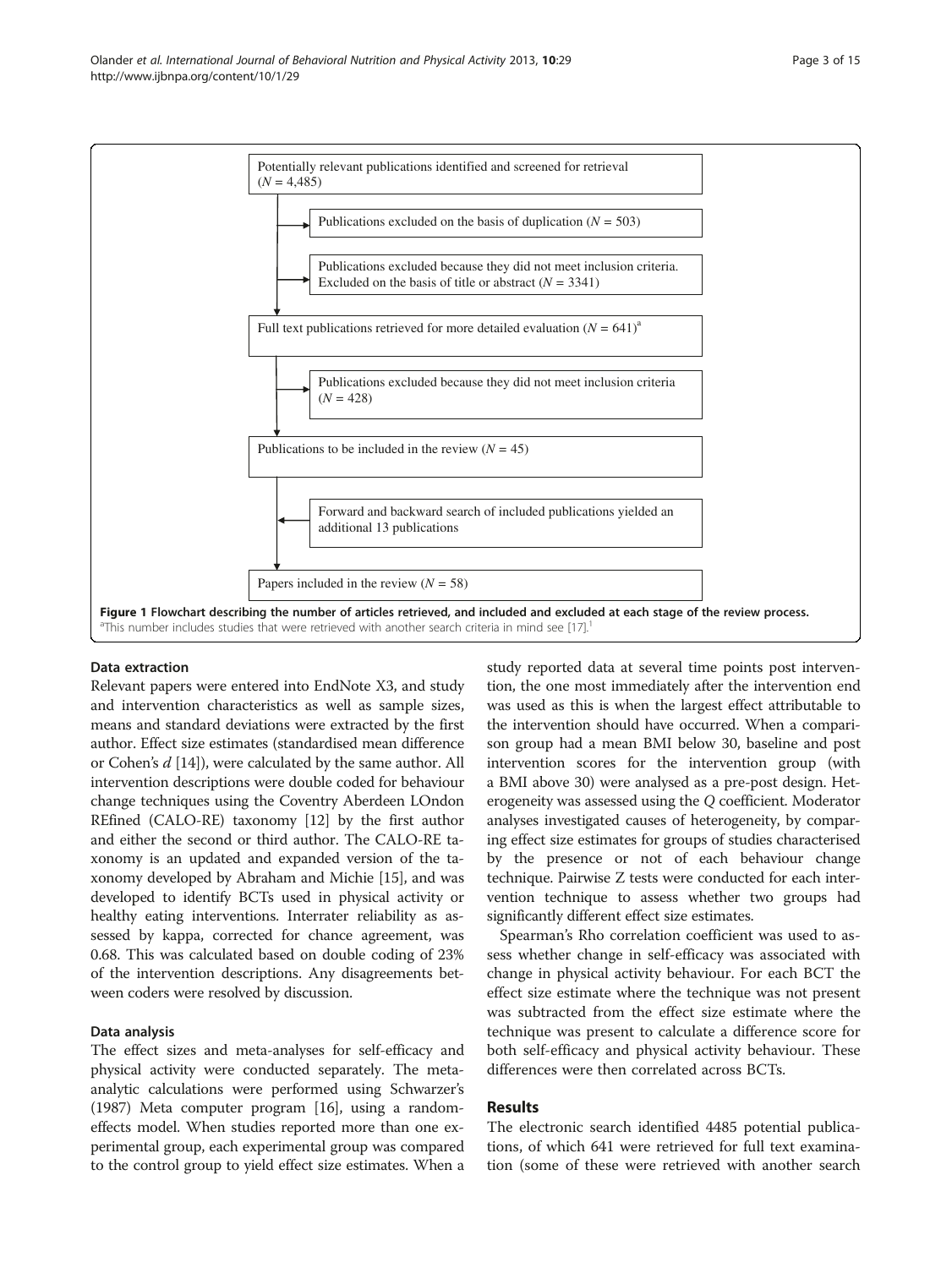criteria in mind see  $[17]$  $[17]$  $[17]$ <sup>1</sup>. Of those, data from 45 publications were included in the review. Forward and backward searches identified another 13 eligible publications (see Figure [1](#page-2-0)). A total of 61 comparisons (58 publications) were included for the self-efficacy analyses [\[18-](#page-12-0)[75](#page-14-0)] and 42 comparisons (39 publications either linked to or the same as the original 58 publications) were included for the physical activity behaviour analyses [\[18,19,24-](#page-12-0) [26,](#page-12-0)[28](#page-13-0),[35](#page-13-0),[36](#page-13-0),[38](#page-13-0),[40](#page-13-0)-[43,45,47-50,52,54,56-59,61,63,65](#page-13-0)-[68,70,](#page-13-0) [71,](#page-13-0)[73](#page-14-0),[75](#page-14-0)-[81\]](#page-14-0).

## Study characteristics

The mean number of participants in the comparisons included in the self-efficacy analysis was 181 and 170 (range 21 to 860 for both analyses) for the studies only included in the physical activity behaviour analysis. Overall, 25 of the comparisons employed a controlled design, and 36 used a pre-post design (see Table [1\)](#page-4-0). Barrier self-efficacy was most commonly assessed (77% of all comparisons), with task self-efficacy assessed in 14% of comparisons (see Table [1\)](#page-4-0).

# Intervention characteristics

Despite assessing self-efficacy, an explicit theoretical basis was mentioned for only two thirds of studies, with the most frequent being Social Cognitive Theory [[82](#page-14-0)] (see Table [2\)](#page-5-0). Interventions were delivered by a wide variety of people and in a variety of locations, but most commonly a health and fitness professional in a fitness centre or gym (see Table [2](#page-5-0)). Almost half of interventions had an explicit focus on weight loss or weight maintenance, and two thirds focused on healthy eating in addition to physical activity (see Table [2](#page-5-0)).

A mean of  $10.5$  (SD = 6.4) BCTs were identified for the 61 comparisons included in the self-efficacy analysis. The control group interventions had a mean of 0.8 BCTs  $(SD = 1.5)$ . A mean of 9.0  $(SD = 5.3)$  BCTs were identified for the 42 comparisons included in the physical activity behaviour analysis. The control group interventions had a mean of 0.7 BCTs ( $SD = 1.5$ ). The most commonly used BCTs in both analyses were 'goal setting (behaviour)', 'prompt self-monitoring of behaviour' and 'prompt practice' (see Table [3\)](#page-6-0).

# Changes in self-efficacy

For the analysis of changes in self-efficacy, 61 comparisons were included, indicating a small effect of the interventions on self-efficacy  $(d = 0.23, 95\%$  confidence interval (CI): 0.16-0.29,  $p < 0.001$ ). Fail-safe N ( $p = 0.05$ ) was large: it would require an additional 2113 studies showing a zero effect not included in the present analysis for the relationship between interventions and selfefficacy to become statistically non significant [\[83](#page-14-0)]. A forest plot showing self-efficacy effect sizes with 95% CI

for each study ordered by research design is given in Figure [2](#page-7-0). A greater variability in effect size estimates existed than could be explained by random sampling error alone ( $Q = 129.27$ ,  $p < 0.001$ ). The amount of variance attributable to sampling error was 58.29%. Effect sizes for self-efficacy ranged from  $d = -0.44$  [\[35\]](#page-13-0) to  $d = 0.72$  [\[39,41\]](#page-13-0).

In total, 28 moderator analyses were conducted to investigate differences in self-efficacy according to presence or absence of BCTs (see Table [4\)](#page-8-0). Moderator analyses were not conducted for those BCTs that were not coded as present in any (BCT: 3, 4, 14, 30, 31, 32, 34 and 40, as listed in Table [3](#page-6-0)) or in only one intervention group (BCT: 11, 18, 24 and 39, as listed in Table [3\)](#page-6-0).

Four BCTs were significantly associated with higher selfefficacy effect sizes when present (all;  $p < .05$ ); 'action planning', 'prompt self-monitoring of behavioural outcome', 'plan social support/social change' and 'time management'. Two BCTs were significantly associated with lower selfefficacy effect sizes when present 'set graded tasks' and 'prompting generalisation of a target behaviour'. The presence or absence of the remaining 23 behaviour change techniques was not significantly associated with selfefficacy effect size estimates (see Table [4\)](#page-8-0).

# Changes in physical activity

For the analysis of changes in physical activity behaviour, 42 comparisons were included indicating a significant medium effect of the interventions on physical activity behaviour ( $d = 0.50$ , 95% CI 0.38-0.63, p < 0.001). Fail-safe N  $(p = 0.05)$  was large: it would require an additional 5789 studies showing a zero effect not included in the present analysis for the relationship between interventions and physical activity to become statistically non significant [[83](#page-14-0)]. A forest plot showing physical activity effect sizes with 95% CI for each study ordered by research design is given in Figure [3.](#page-9-0) A greater variability in effect size estimates existed than could be explained by random sampling error alone ( $Q = 293.86$ ,  $p < 0.001$ ). The amount of variance explained by sampling error was notably lower than was the case for self-efficacy at 31.75%. Effect sizes ranged from  $d = -0.47$  [\[50](#page-13-0)] to  $d = 1.2$  [[66](#page-13-0)].

In total, 27 moderator analyses were conducted to investigate differences in physical activity behaviour according to presence or absence of BCTs. Moderator analyses were not conducted for those BCTs which were not coded as present in any (BCT: 3, 4, 14, 27, 30, 31, 32, 34 and 40 as listed in Table [3](#page-6-0)) or in only one intervention group (BCT: 11, 18, 24 and 39 as listed in Table [3](#page-6-0)).

Twenty-one BCTs were significantly associated with higher physical activity behaviour effect sizes when present, and only 'prompting generalisation of a target behaviour' was associated with a lower effect size estimate when present (see Table [4](#page-8-0)). The greatest difference in effect size occurred when the following techniques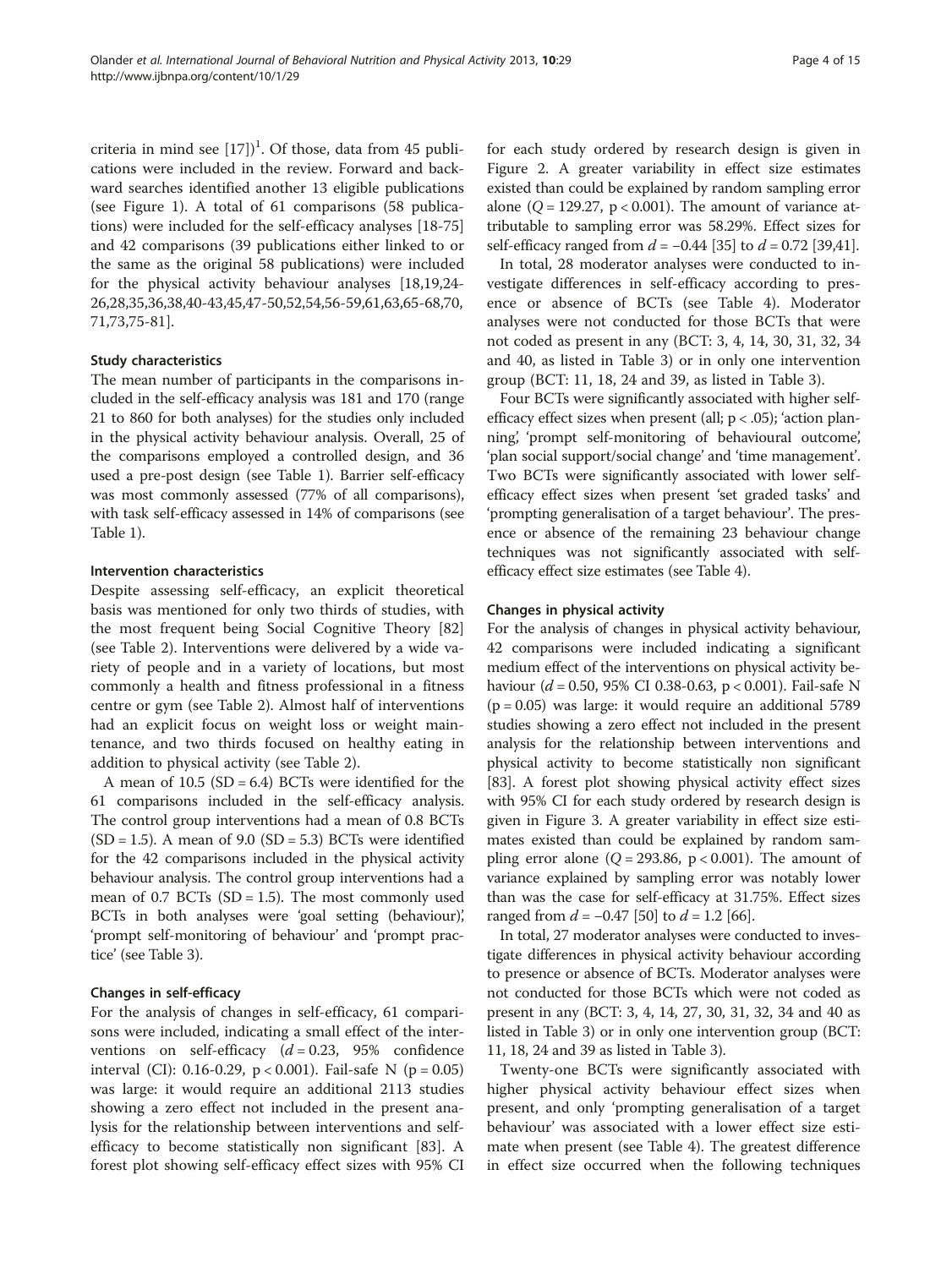| Participant characteristics <sup>a</sup>                                          | Mean (standard deviation) for<br>self-efficacy analysis | Mean (standard deviation) for physical activity<br>analysis |  |  |  |  |  |
|-----------------------------------------------------------------------------------|---------------------------------------------------------|-------------------------------------------------------------|--|--|--|--|--|
| Mean age in years of participants (range 28–77 years) <sup>a</sup>                | 49.1 (9.5)                                              | 50.0 (10.0)                                                 |  |  |  |  |  |
| Mean BMI of participants (range 30-42) <sup>a, b</sup>                            | 34.5 (3.7)                                              | 34.5(3.9)                                                   |  |  |  |  |  |
| Mean percentage of females per study (range 0-100%) <sup>a, b</sup>               | 79.2% (29.7)                                            | 73.1% (32.7)                                                |  |  |  |  |  |
| Mean percentage of white participants per study (range<br>0-100%) <sup>a, b</sup> | 59.6% (31.3)                                            | 59.0% (36.3)                                                |  |  |  |  |  |
| Study design <sup>c</sup>                                                         | Frequencies for self-efficacy<br>analysis               | Frequencies for physical activity analysis                  |  |  |  |  |  |
| Controlled trials                                                                 | 25                                                      | 18                                                          |  |  |  |  |  |
| Pre-post design                                                                   | 36                                                      | 24                                                          |  |  |  |  |  |
| Type of self-efficacy measured <sup>a</sup>                                       | Frequencies for self-efficacy<br>analysis               | Frequencies for physical activity analysis                  |  |  |  |  |  |
| Task self-efficacy                                                                | 9                                                       | N/A                                                         |  |  |  |  |  |
| Barrier self-efficacy                                                             | 47                                                      | N/A                                                         |  |  |  |  |  |
| Combined barrier and task self-efficacy                                           |                                                         | N/A                                                         |  |  |  |  |  |
| Other/unclear                                                                     | 3                                                       | N/A                                                         |  |  |  |  |  |

<span id="page-4-0"></span>Table 1 Summary of the participant and study characteristics of included publications

<sup>a</sup> Data on age, exact BMI, gender and ethnicity was not provided by all studies.

b This is the range for both the self-efficacy and physical activity studies.

<sup>c</sup> This data is for the statistical analyses conducted, some of the studies were RCT's but were analysed as pre-post studies. d One study measured perceived behavioural control, not self-efficacy [\[68](#page-13-0)].

were present; 'teach to use prompts/cues', 'prompt practice' and 'prompt rewards contingent on effort or progress towards behaviour'. There were no significant differences in physical activity effect size estimates between interventions that included the remaining four BCTs and interventions that did not.

# Comparison of techniques associated with self-efficacy and physical activity

A negative non-significant relationship was found between the change in self-efficacy and the change in physical activity for the 27 behaviour change techniques included in at least two interventions (Spearman's Rho = −0.18  $p = 0.72$ ). Of the 27 techniques included in both moderator analyses, only six did not show an increase in effect size when the technique was present for physical activity and of these two were associated with an increase in selfefficacy.

# **Discussion**

This meta-analysis of physical activity interventions for obese adults found a small  $(d = 0.23)$  but significant effect of interventions on self-efficacy and a significant effect of interventions on physical activity behaviour  $(d = 0.50)$ of medium size. The moderator analyses identified four behaviour change techniques that were associated with a higher self-efficacy effect size estimate. Only two of these techniques; 'prompt self-monitoring of behavioural outcome' and 'plan social support/social change', were also associated with higher effect size estimate for physical activity behaviour. In addition, two techniques were found to be associated with a lower self-efficacy effect size estimates; 'set graded tasks' and 'prompting generalisation of a target behaviour'. The latter technique was also associated with a lower physical activity behaviour effect size estimate. For physical activity behaviour, 21 techniques in total were found to be associated with a higher effect size estimate. The largest effects were found for 'teach to use prompts/cues', 'prompt practice' and 'prompt rewards contingent on effort or progress towards behaviour'. The association between the changes in self-efficacy and physical activity behaviour was small and not statistically significant (Spearman's Rho = −0.18).

## Strengths and limitations

There are several strengths of this systematic review and meta-analysis. Firstly, we conducted a systematic review using broad search terms to increase the probability of identifying all eligible publications, and which yielded a good sized  $(k = 61)$  evidence base. Secondly, we used the same methods and analysis as a previous review [[10](#page-12-0)], allowing for a comparison of effective BCTs between 'healthy' non-obese adults and obese adults. Thirdly, intervention contents were reliably coded using a standardised taxonomy for BCT's [\[12\]](#page-12-0).

There are a few limitations associated with this review. There were numerous BCTs examined as independent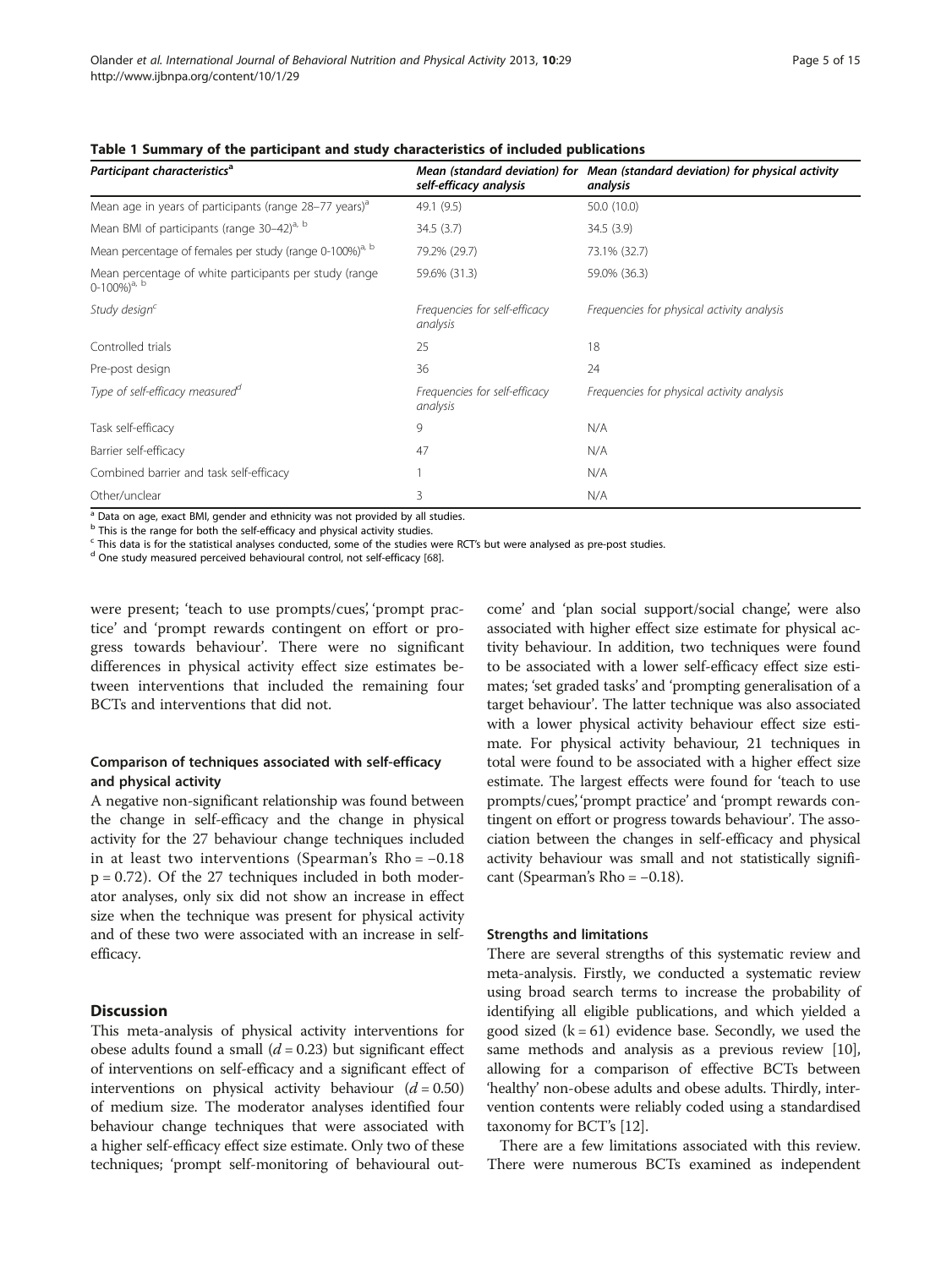| Intervention characteristics                               | Frequencies for self-efficacy<br>analysis $(k = 61)$ |                |  |  |
|------------------------------------------------------------|------------------------------------------------------|----------------|--|--|
| Theoretical basis                                          |                                                      |                |  |  |
| Theoretical basis explicitly mentioned                     | 41                                                   | 26             |  |  |
| Some theory mentioned                                      | 6                                                    | 5              |  |  |
| No theoretical basis explicitly mentioned                  | 14                                                   | 11             |  |  |
| Social Cognitive Theory                                    | 40                                                   | 26             |  |  |
| Transtheoretical Model                                     | $\overline{2}$                                       | $\mathbf{1}$   |  |  |
| Self-determination Theory                                  | $\overline{2}$                                       | 2              |  |  |
| Other/Unclear                                              | 17                                                   | 13             |  |  |
| Type of activities                                         |                                                      |                |  |  |
| Individual                                                 | 26                                                   | 17             |  |  |
| Group                                                      | 31                                                   | 22             |  |  |
| Both individual and group                                  | 4                                                    | 3              |  |  |
| Intervention focus                                         |                                                      |                |  |  |
| Exercise (e.g. aerobics class, gym, jogging)               | 3                                                    | $\mathbf 0$    |  |  |
| Lifestyle physical activity (e.g. gardening, walking etc.) | 31                                                   | 25             |  |  |
| Weight loss/management                                     | 27                                                   | 17             |  |  |
| Intervention also includes healthy eating focus            | 43                                                   | 29             |  |  |
| Delivered by                                               |                                                      |                |  |  |
| 'Facilitator'/'Interventionist'                            | 8                                                    | 8              |  |  |
| Health and fitness professional                            | 22                                                   | 9              |  |  |
| Nurse or GP                                                | 6                                                    | 4              |  |  |
| Peers/lay expert                                           | 4                                                    | $\overline{4}$ |  |  |
| Researcher                                                 | 8                                                    | 5              |  |  |
| Not stated                                                 | 5                                                    | 4              |  |  |
| Other (including coach, dietician, instructor)             | 8                                                    | 8              |  |  |
| Setting                                                    |                                                      |                |  |  |
| By internet/post/telephone                                 | 3                                                    | $\overline{2}$ |  |  |
| Church                                                     | 2                                                    | 2              |  |  |
| College/University                                         | 4                                                    | -1             |  |  |
| Community Centre                                           | 6                                                    | 6              |  |  |
| Fitness centre/gym                                         | 20                                                   | 6              |  |  |
| GP Surgery/Hospital                                        | 5                                                    | $\overline{4}$ |  |  |
| Participants home                                          | 4                                                    | 3              |  |  |
| Workplace                                                  | 1                                                    | $\mathbf{1}$   |  |  |
| Unclear/Other                                              | 16                                                   | 17             |  |  |
| Delivery mode                                              |                                                      |                |  |  |
| Counselling session                                        | 33                                                   | 20             |  |  |
| Discussion Group                                           | 18                                                   | 14             |  |  |
| Telephone                                                  | 3                                                    | $\overline{2}$ |  |  |
| Web-based                                                  | 7                                                    | 6              |  |  |

# <span id="page-5-0"></span>Table 2 Summary of intervention characteristics of included publications for self-efficacy analysis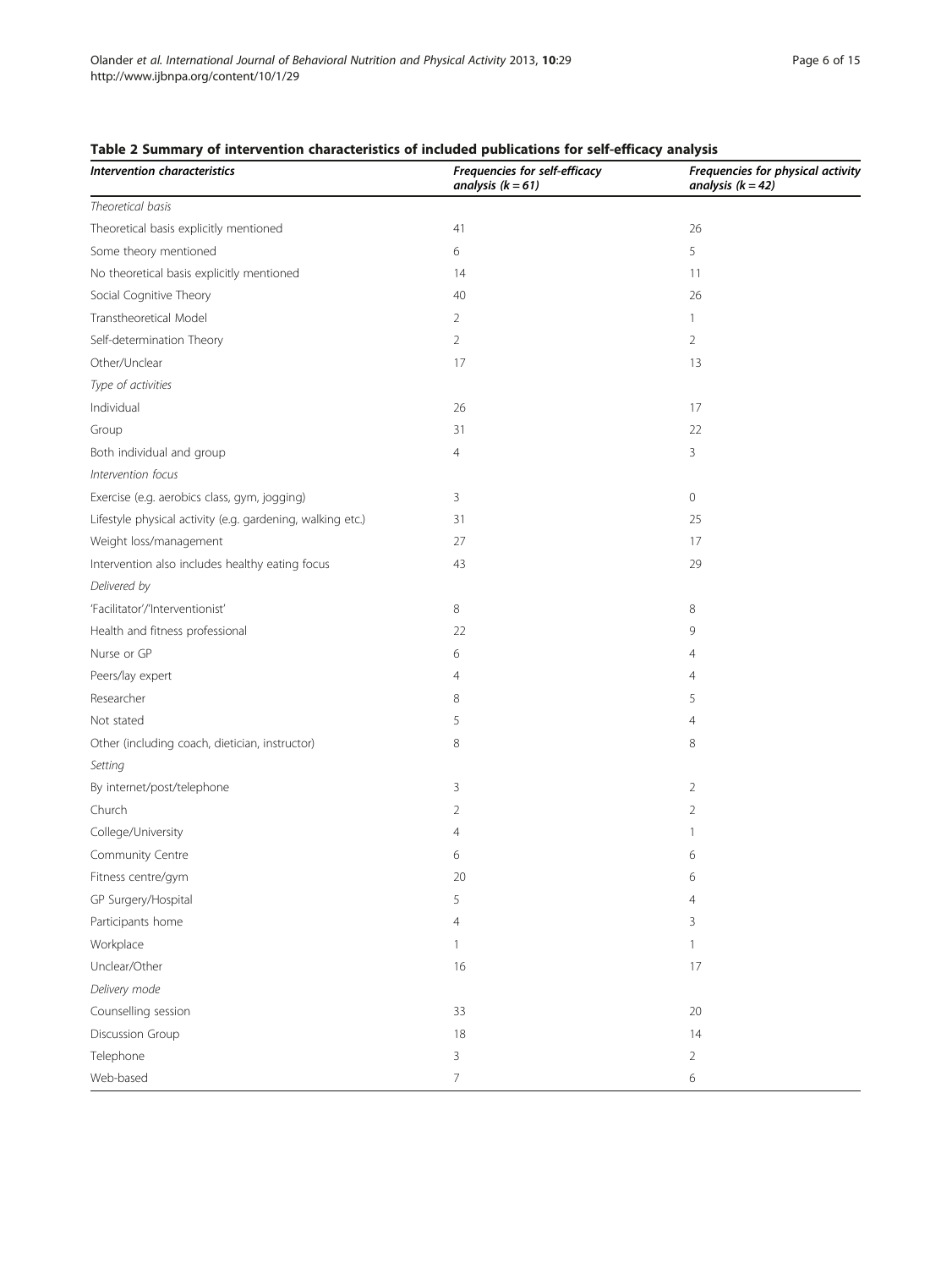# <span id="page-6-0"></span>Table 3 Frequencies of behaviour change techniques that were used in the interventions

| <b>Technique</b>                                                       |                |       | Self-efficacy ( $k = 61$ comparisons) Physical activity ( $k = 42$ comparisons) |       |  |  |
|------------------------------------------------------------------------|----------------|-------|---------------------------------------------------------------------------------|-------|--|--|
|                                                                        | N              | %     | N                                                                               | %     |  |  |
| 5. Goal setting (behaviour)                                            | 48             | 78.7% | 34                                                                              | 81%   |  |  |
| 16. Prompt self-monitoring of behaviour                                | 45             | 73.8% | 29                                                                              | 69%   |  |  |
| 26. Prompt practice                                                    | 42             | 68.9% | 27                                                                              | 64.3% |  |  |
| 8. Barrier Identification/Problem solving                              | 39             | 63.9% | 24                                                                              | 57.1% |  |  |
| 35. Relapse prevention/coping planning                                 | 38             | 62.3% | 25                                                                              | 59.5% |  |  |
| 21. Provide instruction on how to perform the behaviour                | 37             | 60.7% | 22                                                                              | 52.4% |  |  |
| 29. Plan social support/social change                                  | 34             | 55.7% | 21                                                                              | 50%   |  |  |
| 1. Provide information on consequences of behaviour in general         | 33             | 54.1% | 20                                                                              | 47.6% |  |  |
| 2. Provide information on consequences of behaviour for the individual | 30             | 49.2% | 16                                                                              | 38.1% |  |  |
| 9. Set graded tasks                                                    | 28             | 45.9% | 17                                                                              | 40.5% |  |  |
| 10. Prompt review of behavioural goals                                 | 26             | 42.6% | 14                                                                              | 33.3% |  |  |
| 38. Time management                                                    | 26             | 42.6% | 16                                                                              | 38.1% |  |  |
| 6. Goal Setting (outcome)                                              | 23             | 37.7% | 12                                                                              | 28.6% |  |  |
| 12. Prompt rewards contingent on effort or progress towards behaviour  | 23             | 37.7% | 11                                                                              | 26.2% |  |  |
| 19. Provide feedback on performance                                    | 23             | 37.7% | 11                                                                              | 26.2% |  |  |
| 33. Prompt self-talk                                                   | 22             | 36.1% | 11                                                                              | 26.2% |  |  |
| 36. Stress Management/emotional control training                       | 22             | 36.1% | 12                                                                              | 28.6% |  |  |
| 13. Provide rewards contingent on successful behaviour                 | 19             | 31.1% | 9                                                                               | 21.4% |  |  |
| 23. Teach to use prompts/cues                                          | 18             | 29.5% | 7                                                                               | 16.7% |  |  |
| 25. Agree behavioural contract                                         | 17             | 27.9% | 5                                                                               | 11.9% |  |  |
| 7. Action planning                                                     | 12             | 19.7% | 7                                                                               | 16.7% |  |  |
| 22. Model/demonstrate the behaviour                                    | 10             | 16.4% | 9                                                                               | 21.4% |  |  |
| 28. Facilitate social comparison                                       | 7              | 11.5% | 6                                                                               | 14.3% |  |  |
| 20. Provide information on where and when to perform the behaviour     | 4              | 6.6%  | 4                                                                               | 9.5%  |  |  |
| 37. Motivational interviewing                                          | 4              | 6.6%  | 3                                                                               | 7.1%  |  |  |
| 15. Prompting generalisation of a target behaviour                     | 3              | 4.9%  | 3                                                                               | 7.1%  |  |  |
| 17. Prompt self-monitoring of behavioural outcome                      | 2              | 3.3%  | 2                                                                               | 4.8%  |  |  |
| 27. Use of follow up prompts                                           | $\overline{2}$ | 3.3%  | 1                                                                               | 2.4%  |  |  |
| 11. Prompt review of outcome goals                                     | 1              | 1.6%  | 1                                                                               | 2.4%  |  |  |
| 18. Prompting focus on past success                                    | 1              | 1.6%  | 0                                                                               | 0%    |  |  |
| 24. Environmental restructuring                                        | 1              | 1.6%  | 0                                                                               | 0%    |  |  |
| 39. General communication skills training                              | 1              | 1.6%  |                                                                                 | 2.4%  |  |  |
| 3. Provide information about others' approval                          | 0              | 0%    | 0                                                                               | 0%    |  |  |
| 4. Provide normative information about others' behaviour               | $\Omega$       | 0%    | $\circ$                                                                         | 0%    |  |  |
| 14. Shaping                                                            | 0              | 0%    | 0                                                                               | 0%    |  |  |
| 30. Prompt identification as role model/position advocate              | 0              | 0%    | 0                                                                               | 0%    |  |  |
| 31. Prompt anticipated regret                                          | $\Omega$       | 0%    | 0                                                                               | 0%    |  |  |
| 32. Fear arousal                                                       | 0              | 0%    | 0                                                                               | 0%    |  |  |
| 34. Prompt use of imagery                                              | $\mathbf 0$    | 0%    | 0                                                                               | 0%    |  |  |
| 40. Stimulate anticipation of future rewards                           | $\mathbf 0$    | 0%    | 0                                                                               | 0%    |  |  |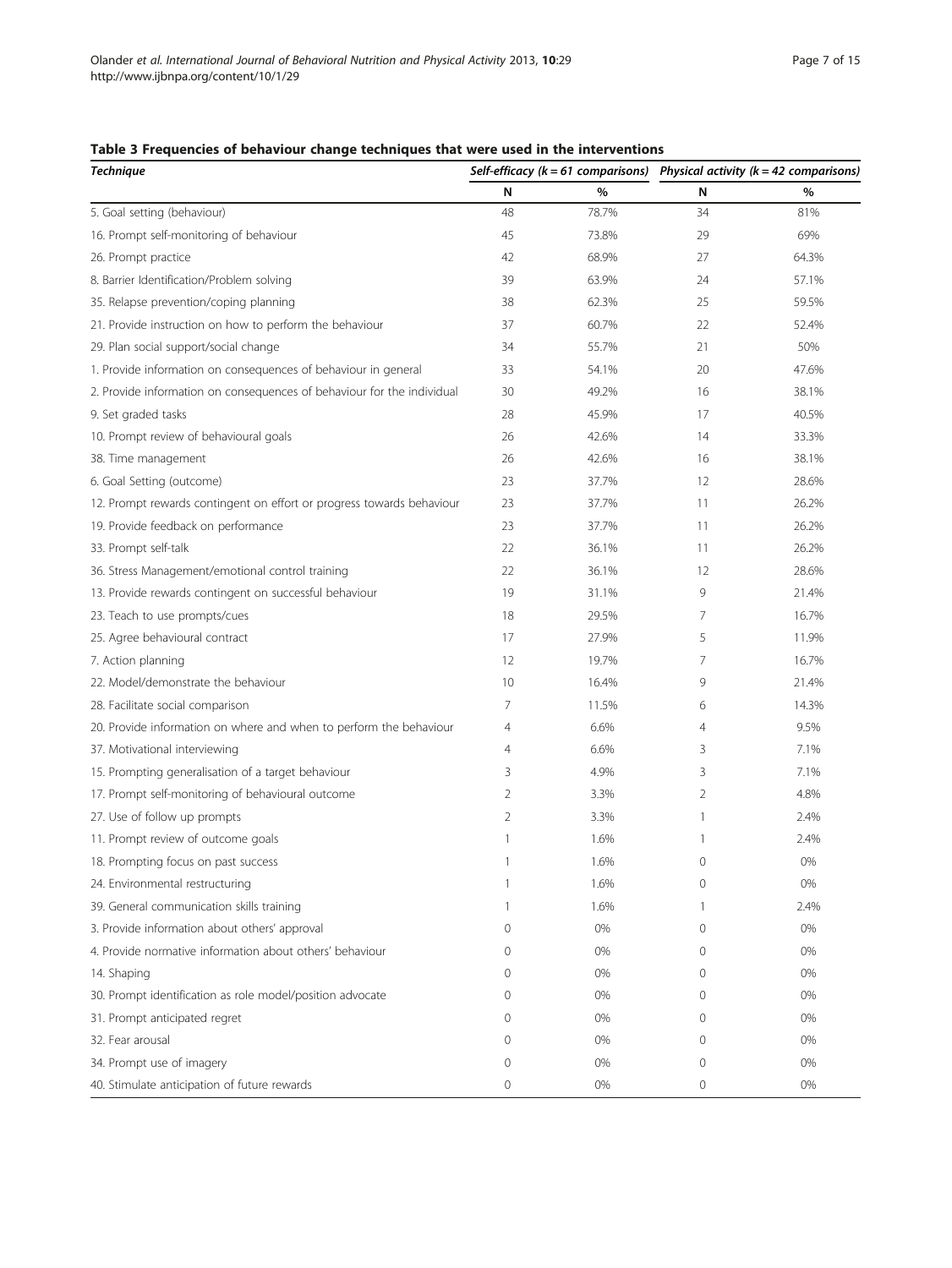<span id="page-7-0"></span>

moderators leading to a large number of comparisons conducted. Thus, it is entirely possible that some of the significant effects were identified due to chance alone: there was an inflation of risk of type 1 error. The analyses were based on identifying associations between interventions which contained specific BCTs and two outcome variables. It is entirely possible that some of these associations identified are due to confounding variables, i.e. characteristics of population, intervention other than BCTs or type of self-efficacy measured<sup>2</sup>. The current analyses also only

examine the associations with presence or absence of BCTs, and do not take into account quality of BCT delivery or combinations of techniques. Interventions are rarely developed to test single factors, thus combinations of techniques were common and individual techniques cannot be tested. Moreover, it is possible that some techniques are more common to cluster than others, thus our findings should not be taken to mean that these techniques has these effects when used on their own. Unfortunately, our study sample is too small for reliably testing the combinations of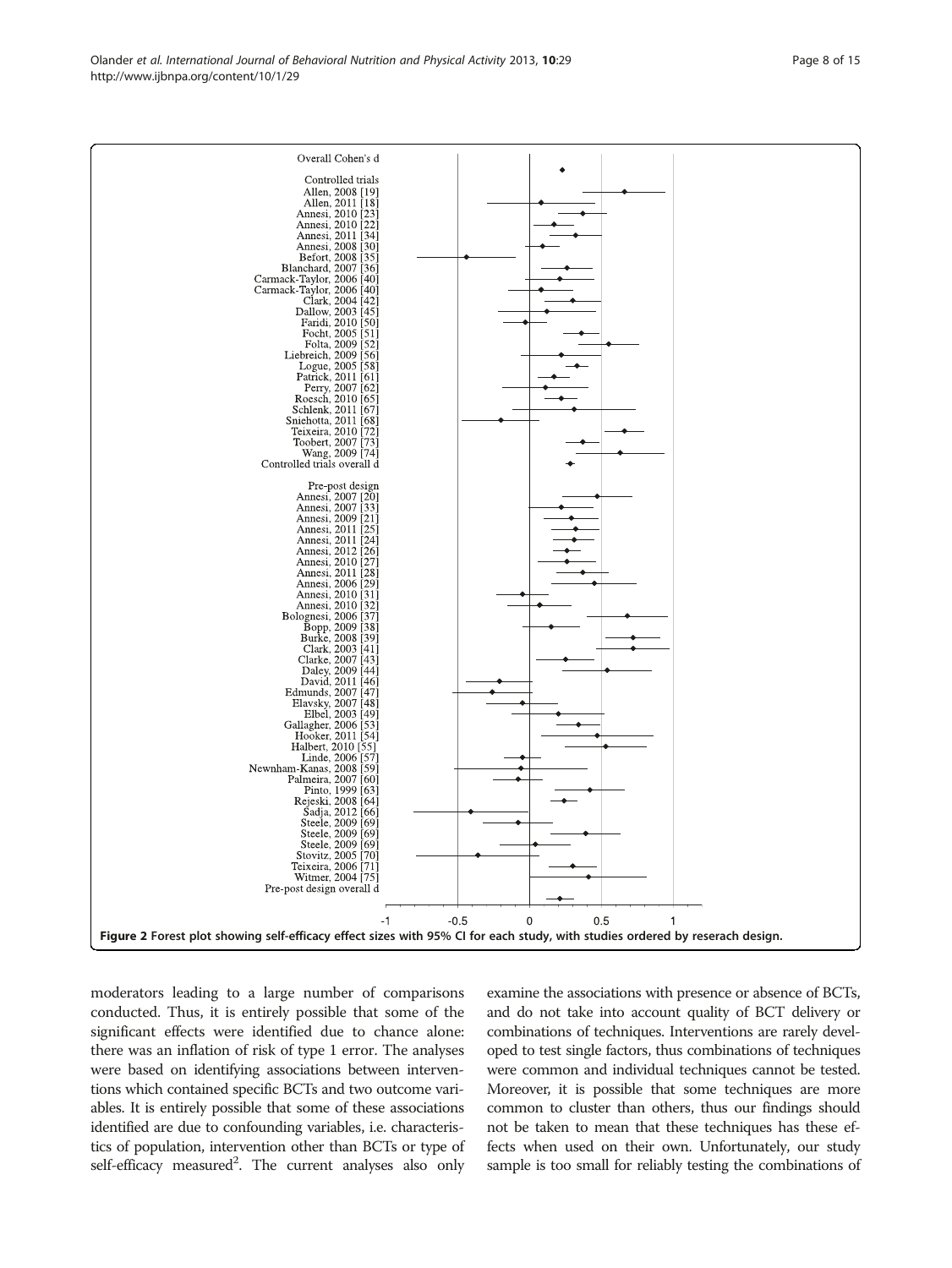| <b>Technique</b>                                                          | Self-efficacy |     |      |              |    | <b>Physical activity</b> |              |                                             |                |             |                      |      |           |                      |
|---------------------------------------------------------------------------|---------------|-----|------|--------------|----|--------------------------|--------------|---------------------------------------------|----------------|-------------|----------------------|------|-----------|----------------------|
|                                                                           | Present       |     |      | Not present  |    |                          | Present      |                                             |                | Not present |                      |      |           |                      |
|                                                                           | $\mathsf{n}$  | k   | d    | $\mathsf{n}$ | k  | d                        | z            | $\mathsf{n}$                                | k              | d           | $\mathbf n$          | k    | d         | z                    |
| 1. Provide information on consequences of behaviour in general            | 5462          | 30  | .174 | 4888         | 31 | .206                     | .80          | 3721                                        | 19             | .601        | 3893                 | 23   | .437      | $3.45***$            |
| 2. Provide information on consequences of behaviour for the<br>individual | 4862          | 24  | .244 | 5488         | 37 | .213                     | .78          | 2544                                        | 10             | .641        | 5070 32 .501         |      |           | $2.77***$            |
| 5. Goal setting (behaviour)                                               | 7768          | 43  |      | .212 2582    | 18 | .268                     | 1.22         | 5447 29                                     |                | .624        | 2167 13              |      |           | .346 5.31***         |
| 6. Goal Setting (outcome)                                                 | 5514          | 21  |      | .235 4836    | 40 | .216                     | .48          | 3575                                        | - 10           | .751        | 4039                 | - 32 | .448      | $6.31***$            |
| 7. Action planning                                                        | 1563          | 12  | .322 | 8787         | 49 | .208                     | $2.05*$      | 1026                                        | - 7            | .613        | 6588 35              |      | .520      | 1.33                 |
| 8. Barrier Identification/Problem solving                                 | 6496          | 38  | .247 | 3404         | 23 | .189                     | 1.40         | 4617                                        | 23             | .678        | 2997                 | 19   | .349      | $6.78***$            |
| 9. Set graded tasks                                                       | 5833          | 26  |      | .167 4517    | 35 | .287                     | $3.03***$    | 4315                                        | 17             | .716        | 3299 25              |      |           | .392 6.74***         |
| 10. Prompt review of behavioural goals                                    | 5610          | 26  | .245 | 4740         | 35 |                          | .212 0.83    | 3596                                        | -14            | .628        | 4018 28              |      | .494      | $2.80**$             |
| 12. Prompt rewards contingent on effort or progress towards<br>behaviour  | 4312          | 23  | .236 | 6038         | 38 |                          | .223 0.32    | 2407                                        | 11             | .830        | 5207 31              |      | .429      | $7.74***$            |
| 13. Provide rewards contingent on successful behaviour                    | 4420          | 19  | .249 | 5930         | 42 | .215                     | 0.85         | 2624                                        | -9             | .682        | 4990 33              |      |           | .494 3.74***         |
| 15. Prompting generalisation of a target behaviour                        | 598           | 3   | 0.05 | 9752         | 58 | .237                     | $2.20*$      | 598                                         | 3              | .380        | 7016 39              |      | .552      | $1.96*$              |
| 16. Prompt self-monitoring of behaviour                                   | 8552          | 43  | .216 | 1798         | 18 | .256                     | 0.76         | 6294                                        | 29             | .600        | 1320                 | 13   | .279      | $5.16***$            |
| 17. Prompt self-monitoring of behavioural outcome                         | 466           | 2   | .468 | 9884         | 59 |                          | .217 2.59**  | 497                                         | $\overline{2}$ | .804        | 7117 40              |      |           | $.524$ $2.85***$     |
| 19. Provide feedback on performance                                       | 4795          | 23  | .244 | 5555         | 38 | .214 0.75                |              | 2804                                        | 11             | .637        | 4810 31              |      |           | .497 2.81**          |
| 20. Provide information on where and when to perform the<br>behaviour     | 787           | 3   | .309 | 9563         | 58 | .224                     | 1.13         | 815                                         | 3              | .488        | 6799                 | 39   | .544 0.73 |                      |
| 21. Provide instruction on how to perform the behaviour                   | 5346          | -31 | .241 | 5004         | 30 | .213 0.70                |              | 3583                                        | - 19           | .676        | 4031 23              |      |           | .430 5.15***         |
| 22. Model/demonstrate the behaviour                                       | 881           | 10  | .155 | 9469         | 51 | .235                     | 1.12         | 841                                         | 9              | .797        | 6773 33              |      | .511      | $3.70***$            |
| 23. Teach to use prompts/cues                                             | 3975          | 18  | .236 | 6375         | 43 | .221                     | 0.37         | 2112 7                                      |                | .949        | 5502 35              |      | .433      | $9.50***$            |
| 25. Agree behavioural contract                                            | 3782          | 17  | .262 | 6568         | 44 | .205                     | 1.38         | 1823                                        | 5              | .880        | 5791 37              |      | .480      | $7.03***$            |
| 26. Prompt practice                                                       | 5713          | -35 | .231 | 4637         | 26 | .220 0.28                |              |                                             |                |             | 4071 25 .725 3543 17 |      |           | .283 9.30***         |
| 27. Use of follow up prompts                                              | 334           | 2   | .338 | 10016        | 59 | .223                     | 1.01         | No interventions included this<br>technique |                |             |                      |      |           |                      |
| 28. Facilitate social comparison                                          | 708           | 6   | .176 | 9642         | 55 | .232 0.71                |              | 446                                         | 5              | .845        | 7168 37              |      | .520      | $3.14***$            |
| 29. Plan social support/social change                                     | 6144          | 32  | .258 | 4206         | 29 | .181                     | $1.91*$      | 3983                                        | 19             | .689        | 3631                 | 23   |           | .388 6.36***         |
| 33. Prompt self-talk                                                      | 4717          | 22  | .232 | 5633         | 39 | .222                     | 0.25         | 2854                                        | 11             | .751        | 4760 31              |      | .449      | $6.10***$            |
| 35. Relapse prevention/coping planning                                    | 7209          | 37  | .244 | 3141         | 24 | .175                     | 1.60         | 5067                                        | 24             | .656        | 2547 18              |      | .366      | 5.77***              |
| 36. Stress Management/emotional control training                          | 4782          | 23  |      | .222 5568    | 38 | .184                     | .96          | 2983                                        | 13             | .678        | 4631                 | 29   |           | $.414 \quad 5.41***$ |
| 37. Motivational interviewing                                             | 389           | 4   | .223 | 9961         | 57 | .224                     | 0.004        | 351                                         | 3              | .384        | 7263                 | 39   | .513      | - 1.15               |
| 38. Time management                                                       | 4740          | 26  | .272 | 5610         | 35 |                          | $.192$ 2.01* | 2386                                        | -16            | .553        | 5228                 | 26   | .472 1.58 |                      |

<span id="page-8-0"></span>

|                                                                                         |  | Table 4 Comparison between self-efficacy and physical activity behaviour, according to whether specific techniques |
|-----------------------------------------------------------------------------------------|--|--------------------------------------------------------------------------------------------------------------------|
| are present in the physical activity intervention and when the technique is not present |  |                                                                                                                    |

 $*_{p < 0.05, *_{p < 0.01, *_{p < 0.001.}}$ 

techniques. This is something that needs further investigation in future research.

Furthermore, coding interventions was at times difficult due to the lack of precision and detail provided, as mentioned previously by other research groups [[13](#page-12-0)]. Based on this, we were only able to code intervention techniques that were explicitly stated and strongly suggest that authors describe their interventions using terms from the behaviour change taxonomy in the future. Encouragingly, some researchers do this [[26](#page-12-0)], which makes these type of reviews more accurate. Additionally, this review is concerned with summarising existing evidence, thereby generating new hypotheses for future research to test using experimental designs without such potential confounders. Lastly, more studies could have been included if the focus of this review had solely been on what BCTs increase physical activity [[84\]](#page-14-0). However, a strength of this review is that it investigates both physical activity behaviour and self-efficacy which allows examination of theoretical determinants of physical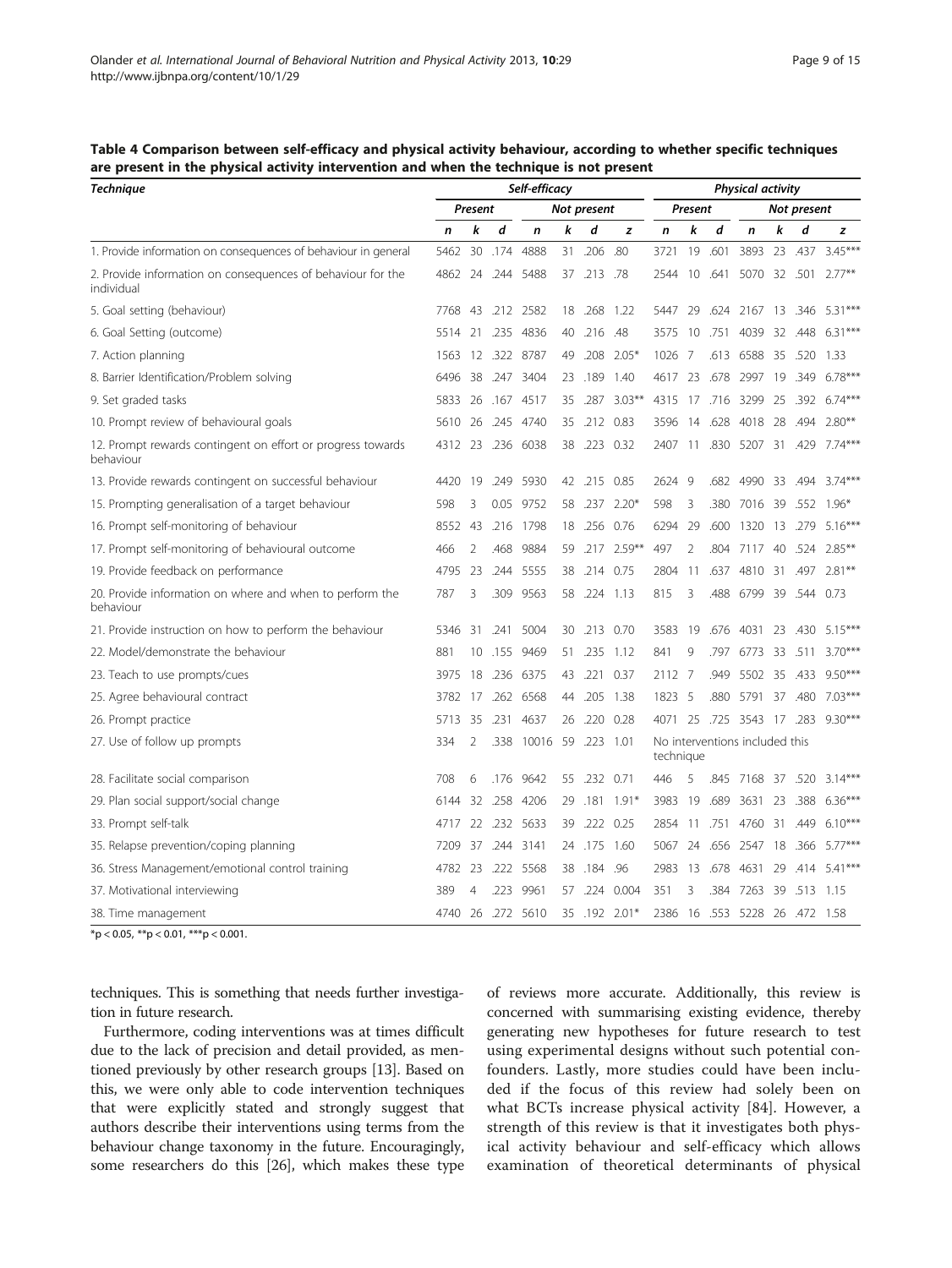<span id="page-9-0"></span>

activity in this population for whom physical activity should be a priority.

# Which behaviour change techniques are associated with changes in self-efficacy for physical activity and physical activity behaviour in obese adults?

This review adds to the current literature by identifying which behaviour change techniques are associated with changes in self-efficacy and physical activity behaviour in an obese population. Previous reviews have identified BCTs effective in increasing this behaviour in other populations [[10](#page-12-0)[,84\]](#page-14-0) including obese individuals with additional risk factors [\[13](#page-12-0)]. Similarly, the previous review concerning which BCTs were associated with self-efficacy was conducted in an explicitly non-obese population [\[10\]](#page-12-0).

Four behaviour change techniques were found to be associated with increased self-efficacy. These involved planning, prompting and practical skills. 'Action planning',

involves planning where and when to act and in which situation and it seems likely that greater goal specification, i.e. knowing what to do where and when, may encourage the belief that engaging in physical activity is feasible. Similarly, time management is a practical skill that may increase individuals' belief that they can perform the behaviour by helping them feel they can better control potential obstacles. Neither of these BCTs however were associated with an increase in physical activity behaviour.

'Planning social support/social change' i.e. planning how to elicit social support for the target behaviour from other individuals may also help people feel more in control over the performance of physical activity by receiving greater practical support with obstacles such as family or work commitments. This is supported by an association between the presence of this BCT and behaviour. In addition, feeling supported may help this population cope with setbacks and relapses in physical activity.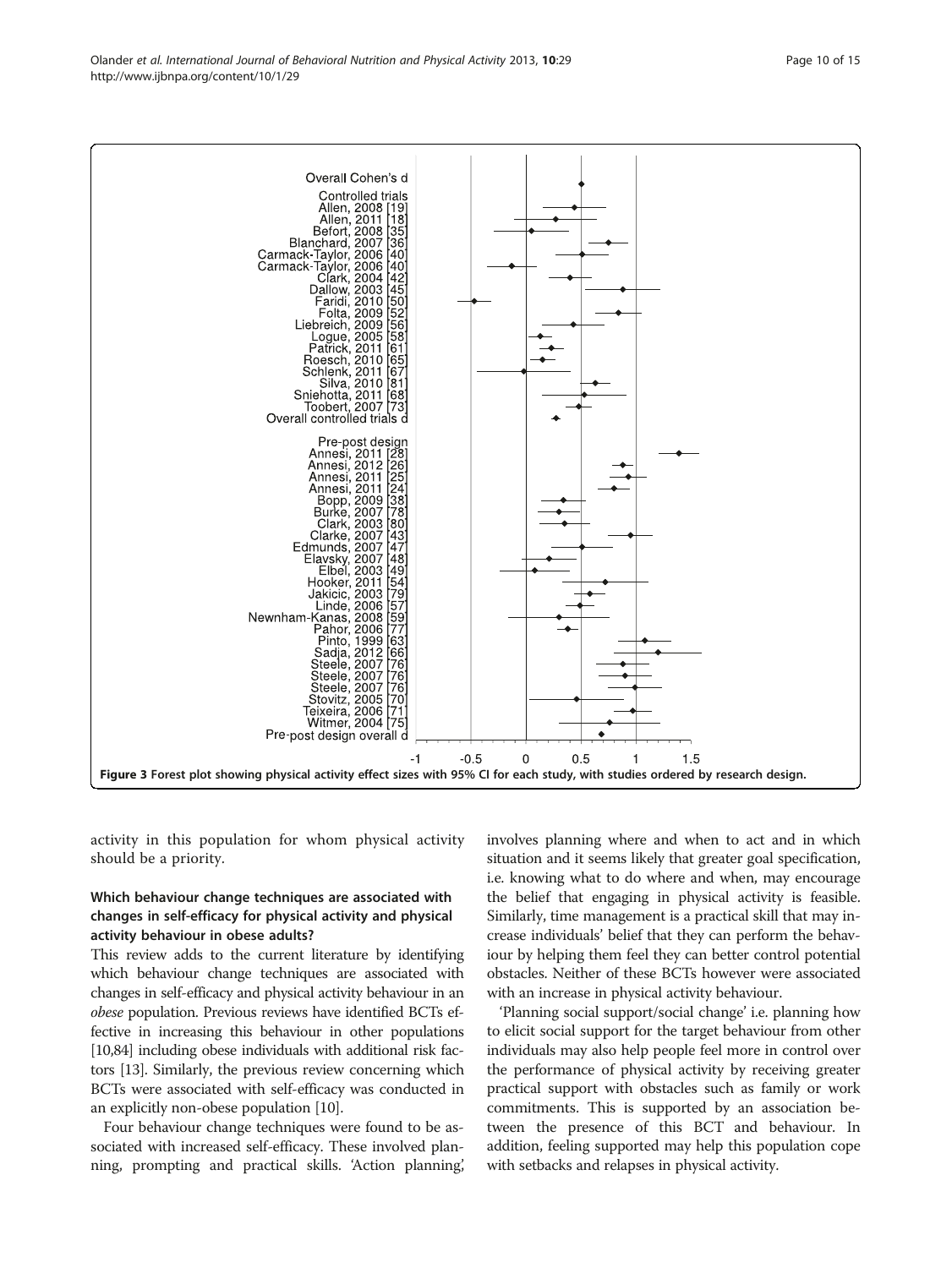'Prompting self-monitoring of behavioural outcome', is defined as keeping a record of a specific outcome expected to be influenced by the behaviour change. In the two instances where this technique was identified, the outcome was weight loss [\[71](#page-13-0)[,72\]](#page-14-0). It may be that self-monitoring one's weight and seeing a change in weight enhanced the individuals' feelings of being in control of physical activity, assuming they attributed any weight changes to their physical activity behaviour.

Two behaviour change techniques were associated with decreased self-efficacy; 'set graded tasks' and 'prompting generalisation of a target behaviour'. The first technique involves breaking down the behaviour into smaller, more achievable tasks, and is thought to enable the individual to build on small successes [[12](#page-12-0)]. 'Prompting generalisation of a target behaviour' encourages the individual to try the behaviour in a different setting/situation, after first mastering it in one situation [\[12](#page-12-0)]. Both of these BCTs are based on the idea of breaking overall behaviour change into smaller achievable goals. However, to participants these BCTs may make the goals seem large, unmanageable and unattainable, and possibly seem to involve 'moving the goalposts'. Both of these techniques are used in skilled approaches such as cognitive behaviour therapy [\[85\]](#page-14-0). However, they may be poorly implemented within the studies included in this review, as many interventions were delivered by people such as fitness professionals that have not necessarily been trained to deliver behaviour change interventions. 'Prompting generalisation of a target behaviour' was the only technique that was associated with lower physical activity behaviour.

Overall, the most commonly used techniques were not found to be the techniques that may be most effective in increasing self-efficacy or physical activity (see Table [3](#page-6-0) and [4\)](#page-8-0). One of the potentially most effective BCTs was 'teach to use prompts/cues' and was used in only 16% of all physical activity comparisons. The second potentially most effective technique 'prompt practice' was identified in almost two thirds of all the interventions. It appears that the use of BCTs such as 'teach to use prompts/cues' and 'prompt practice' which involve prompting self regulation may potentially be particularly effective in helping obese individuals engage in physical activity. This finding is in line with a previous review of general physical activity interventions [[84\]](#page-14-0).

Another technique, 'prompt rewards contingent on effort or progress towards behaviour' involves the individual using self-reward or praise for attempts at achieving the behaviour. It may be that this population particularly needs encouragement as they try to change their physical activity behaviour. This is in line with the BCT 'plan social support/social change' which was associated with increased self-efficacy and physical activity.

# Are the same techniques which are associated with increased self-efficacy also associated with increased physical activity? Are they the same as in the review of non-obese adults?

A negative and non-significant association (rho = −0.18) between changes in self-efficacy and changes in physical activity was observed across BCTs. Of the 28 techniques in the moderator analysis, only three BCTs were associated with the same result (increase or decrease in effect size for when the technique was present/not present) for both self-efficacy and physical activity behaviour. Two of these techniques, 'prompt self-monitoring of behavioural outcome' and 'plan social support/social change', were associated with a higher effect size estimate when the intervention included this technique. The third technique, 'prompting generalisation of a target behaviour', was associated with a lower effect size estimate when the interventions included this technique for both selfefficacy and physical activity behaviour. The majority of techniques included in moderator analyses (19/28) were associated with larger physical activity behaviour effect sizes but not self-efficacy effect sizes.

Taken together, these findings clearly suggest that there are many other routes apart from increasing self-efficacy that can help obese adults become more physically active. There were larger changes brought about in physical activity than for self-efficacy. Also, more BCT's were associated with increases in physical activity than increases in selfefficacy. The conclusion that self-efficacy is not the only route to behaviour change is in line with a recent review update which concluded that there is currently limited support for self-efficacy to act as a mediator of physical activity changes [\[86\]](#page-14-0), in contrast to a commonly held view [[8](#page-12-0)].

On the contrary, there may be something about an obese population that results in self-efficacy not being an important route to changing physical activity. The results of the present review stand in striking contrast to those of a previous review of non-obese adults, which found a strong and significant  $(r = 0.69)$  relationship between change in self-efficacy and change in physical activity behaviour.

Social cognitive theory does not propose that increasing self-efficacy will inevitably result in behaviour change [[82](#page-14-0)]. The theory states that the effects of self-efficacy on behaviour will be moderated by outcome expectancies, i.e. beliefs that a particular behaviour will lead to a particular outcome. Where an individual believes that the behaviour will not lead to a valued outcome, self-efficacy will not motivate behaviour change. For example, an individual may believe they can drink fewer alcoholic drinks, but if they do not think the amount they are drinking is harmful, such self-efficacy will not result in less consumption. In terms of the present review, obese individuals may not believe that increasing their physical activity will lead to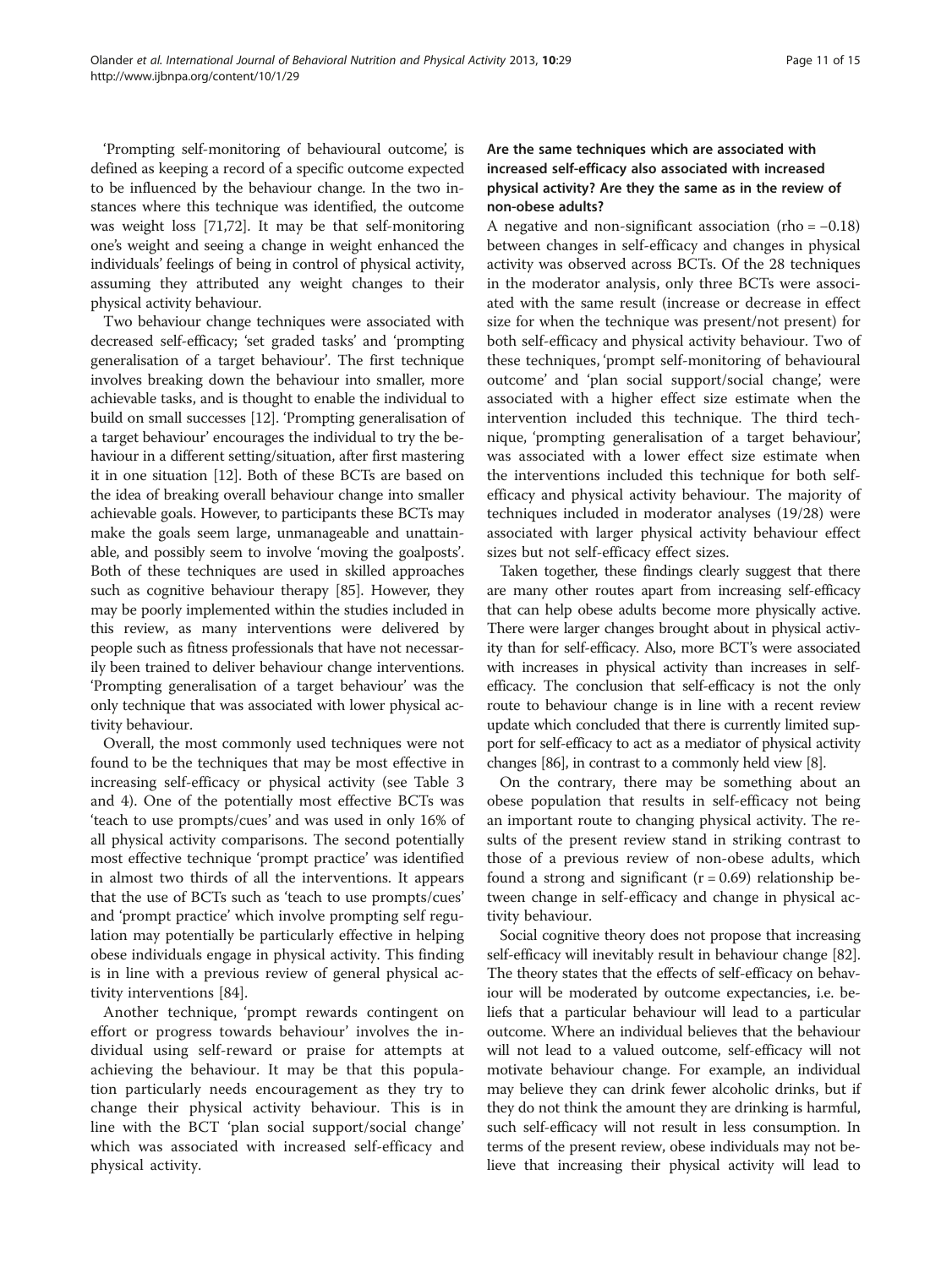<span id="page-11-0"></span>weight loss, which presumably would be a highly valued goal. There is evidence that the relationship between increased physical activity and weight loss is far from straightforward [\[87\]](#page-14-0), so this would be a reasonable outcome expectancy for many obese people. Thus, this population may be convinced by an intervention that they can increase their physical activity, but if they were not convinced that this would result in the salient outcome of weight loss, it would not necessarily result in increased physical activity.

The techniques associated with increasing obese adults' self-efficacy and physical activity were generally not the same as the BCTs associated with such change in nonobese adults. For self-efficacy, the current review identified four techniques that were associated with increasing adults' self-efficacy where a review focusing on non-obese adults found three such techniques [\[10\]](#page-12-0). The only BCT that was found to be associated with increased self-efficacy in both populations was 'action planning' [[10](#page-12-0)]. The current review identified 21 BCTs that were associated with increased physical activity behaviour, whilst the review that focused on non-obese adults identified six BCTs [[10](#page-12-0)]. Out of these six BCTs, four techniques were found to be associated with an increase in physical activity in both non-obese and obese adults ('provide information on consequences of behaviour in general, 'prompt rewards contingent on effort or progress towards behaviour,' 'provide instruction on how to perform the behaviour' and 'facilitate social comparison'). These results highlight the importance of selecting appropriate BCTs for each population, and not assuming that BCTs will be uniformly effective, assuming these associations represent unique causal effects of each BCT.

# Implications and future directions

If the associations identified in this review are shown to reflect causal effects of BCTs on physical activity, future interventions with this population should be able to bring about change in physical activity using approximately half the techniques examined: most techniques appear to be effective. However, greater change is likely with techniques concerned with self-regulation, replicating previous findings with a general population [[84](#page-14-0)]. Furthermore, this review has identified some possibly effective yet seldom used BCTs such as 'teach to use prompts/cues'. We suggest future interventions include the BCTs that this review has identified as possibly effective, to maximize the intervention's potential to be effective. Unlike interventions with non-obese adults [[10](#page-12-0)], it does not seem to be important to specifically target obese individuals' selfefficacy for physical activity in order to change their physical activity behaviour.

The present review has suggested a number of techniques are effective at increasing physical activity in obese individuals. Future research should test whether these associations reflect causal processes by using the present evidence base to develop interventions and then test their efficacy. Future research should also test whether increasing physical activity through increasing individuals' selfefficacy is the best route to increase physical activity behaviour in this population. The current findings suggest that there are alternative mechanisms for increasing obese individuals' physical activity behaviour, and there is a need for future research to identify these.

A strong test of the causal nature of the relationships identified in the present review, and a previous one involving non-obese adults [\[10\]](#page-12-0) is also required. This would involve developing two interventions, each based on the BCTs identified as most associated with change in each population. A comparison would then be made of the relative efficacy of interventions which are 'matched' to the population for whom the intervention was developed, and 'mismatched' i.e. delivered to the other population.

# Conclusion

In summary, this review and meta-analysis has identified several behaviour change techniques that are associated with increased self-efficacy and physical activity. Some of these techniques supported previous findings from a review with healthy and overweight adults [\[10\]](#page-12-0), whilst other techniques may be effective in an obese population only. Thus, to develop effective physical activity interventions it may be important to consider tailoring intervention techniques to populations to a greater extent than is commonly the case.

**Endnotes**<br><sup>1</sup> This search aimed to identify studies with obese people and older (>60 years) adults. This was in line with objectives of the research commissioned by Macmillan Cancer Support [\[17\]](#page-12-0). Hence the number of publications retrieved reported here includes some that were retrieved with the older adults search criteria in mind. <sup>2</sup> In this review the effect sizes for task and barrier

self-efficacy respectively was not significantly different  $(\text{task } d = 0.26, \text{ barrier } d = 0.22, \, \text{p} = 0.23).$ 

## Appendix 1

Scopus (1960 – 2011)

Terms in title, abstract or keyword.

Self-efficacy or Bandura or social cognitive theory. OR

Theory of planned behaviour or theory of planned behavior or theory of reasoned action or perceived behavioural control or perceived behavioral control.

AND

Clinica\* tria\* or Randomised controlled tria\* or Randomized controlled tria\* or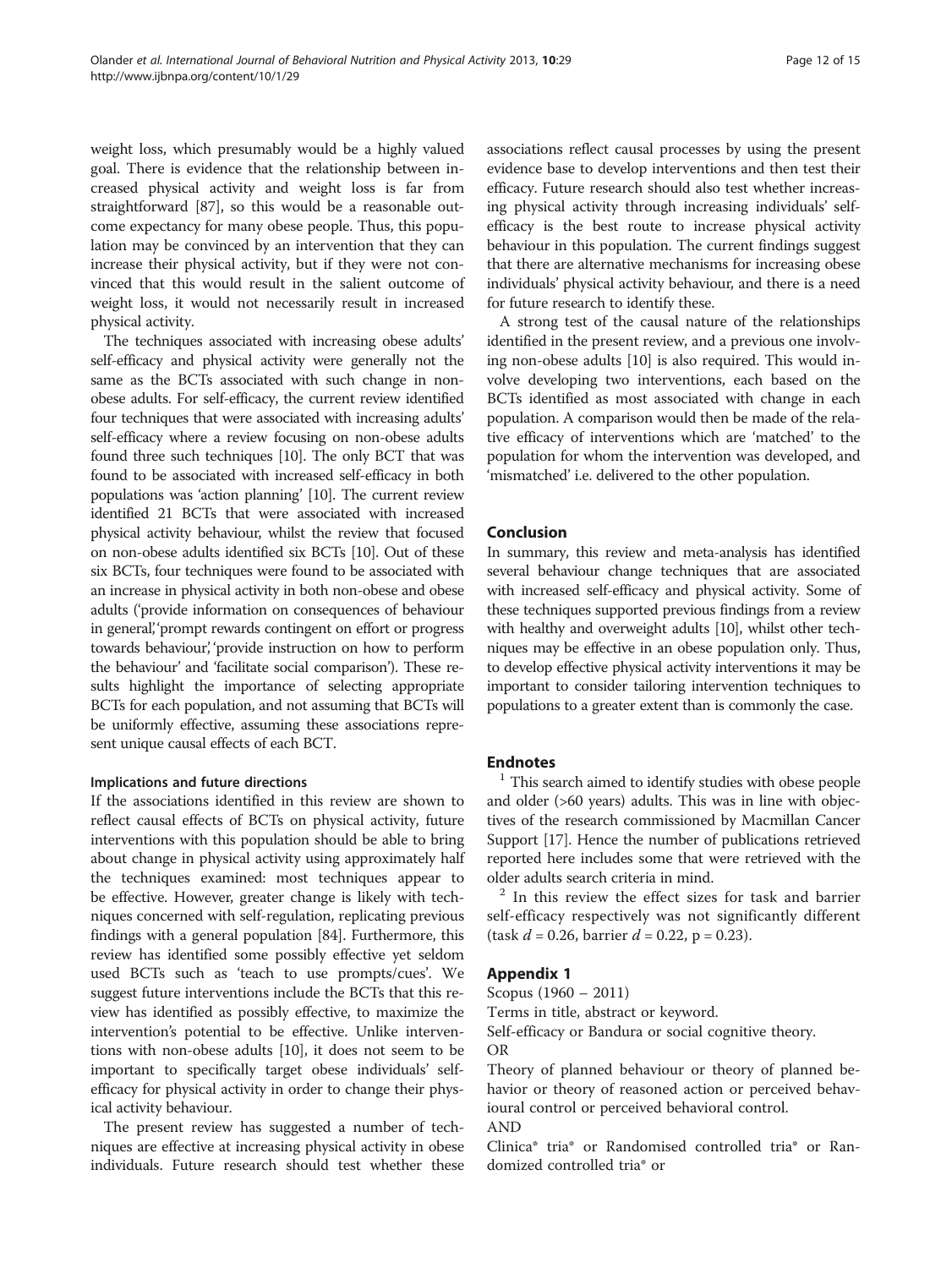<span id="page-12-0"></span>Blind or Controlled clinical trial or Mask or Random allocation or Double blind method or Intervention or Evaluation or Progra\* or Follow-up study or Experiment. AND

Physical activity or exercise or fitness or exertion.

PsycInfo (1966–2011).

Search terms.

Self-efficacy or Bandura or social cognitive theory.

OR

Theory of planned behaviour or theory of planned behavior or theory of reasoned action or perceived behavioural control or perceived behavioral control.

AND

Clinica\* tria\* or Randomised controlled trial or Randomized controlled trial or.

Blind or Controlled clinical trial or Mask or Random allocation or Double blind method or Intervention or Evaluation or Progra\* or Follow-up study.

# AND

Physical activity or exercise or sport or fitness.

## Competing interests

The authors declare that they have no competing interests.

## Authors' contributions

DPF had the original idea for this review, which he developed with the input of EKO and AT. EKO and DPF developed the review protocol and EKO conducted the literature searches. EKO and LA were responsible for the title and abstract screening and full text assessment (with help from DPF). EKO, HF and SW coded the interventions, and did the data extraction together with LA. EKO conducted all statistical analysis with support from DPF and wrote the manuscript with help from DPF. All authors read and approved the final manuscript.

## Acknowledgements

The authors would like to thank Debbie Shearring, research assistant, for her help with identifying papers for this review. They would also like to thank the following authors' for providing additional data used in this review; Nancy Allen, James Annesi, Cindy Carmack, Stephan Dombrowski, Kate Edwards, Steriani Elavsky, Russ Elbel, Everett Logue, Greg Norman, Falko Sniehotta, Pedro Teixeira and Deborah Toobert. This review was funded by Macmillan Cancer Support. We are grateful to Lynn Batehup of Macmillan Cancer Support for her support with this review. The funder was not involved in the design, data collection, analysis or interpretation of data, in the writing of the manuscript or in the decision to submit the manuscript for publication.

#### Author details

<sup>1</sup>Applied Research Centre in Health and Lifestyle Interventions, Coventry University, Priory Street, Coventry CV1 5FB, UK. <sup>2</sup>School of Psychological Sciences, University of Manchester, Oxford Road, Manchester M13 9PL, UK.

#### Received: 14 September 2012 Accepted: 26 February 2013 Published: 3 March 2013

#### References

- 1. World Health Organization: Obesity and overweight. [www.who.int/](http://www.who.int/mediacentre/factsheets/fs311/en) [mediacentre/factsheets/fs311/en.](http://www.who.int/mediacentre/factsheets/fs311/en)
- Zaninotto P, Head J, Stamatakis E, Wardle H, Mindell J: Trends in obesity among adults in England from 1993 to 2004 by age and social class and projections of prevalence to 2012. J Epidemiol Community Health 2009, 63:140–146.
- 3. Mokdad AH, Ford ES, Bowman BA, Dietz WH, Vinicor F, Bales VS, Marks JS: Prevalence of obesity, diabetes, and obesity-related health risk factors, 2001. JAMA 2003, 289:76–79.
- 4. Kenchaiah S, Evans JC, Levy D, Wilson PWF, Benjamin EJ, Larson MG, Kannel WB, Vasan RS: Obesity and the risk of heart failure. N Engl J Med 2002, 347:305–313.
- 5. Luppino FS, de Wit LM, Bouvy PF, Stijnen T, Cuijpers P, Penninx BWJH, Zitman FG: Overweight, obesity, and depression: a systematic review and meta-analysis of longitudinal studies. Arch Gen Psychiatry 2010, 67:220–229.
- 6. Mokdad AH, Marks JS, Stroup DF, Gerberding JL: Actual causes of death in the United States, 2000. JAMA 2004, 291:1238–1245.
- 7. Jakicic JM, Otto AD: Treatment and prevention of obesity: what is the role of exercise? Nutr Rev 2006, 64:S57–S61.
- 8. Bauman AE, Reis RS, Sallis JF, Wells JC, Loos RJF, Martin BW: Correlates of physical activity: why are some people physically active and others not? Lancet 2012, 380:258–271.
- 9. Darker CD, French DP, Eves FF, Sniehotta FF: An intervention to promote walking amongst the general population based on an 'extended' theory of planned behaviour: a waiting list randomised controlled trial. Psychol Health 2010, 25:71–88.
- 10. Williams SL, French DP: What are the most effective intervention techniques for changing physical activity self-efficacy and physical activity behaviour– and are they the same? Health Educ Res 2011, 26:308–322.
- 11. Ashford S, Edmunds J, French DP: What is the best way to change selfefficacy to promote lifestyle and recreational physical activity? A systematic review with meta-analysis. Br J Health Psychol 2010, 15:265–288.
- 12. Michie S, Ashford S, Sniehotta FF, Dombrowski SU, Bishop A, French DP: A refined taxonomy of behaviour change techniques to help people change their physical activity and healthy eating behaviours: the CALO-RE taxonomy. Psychol Health 2011, 26:1479–1498.
- 13. Dombrowski SU, Sniehotta FF, Avenell A, Johnston M, MacLennan G, Araújo-Soares V: Identifying active ingredients in complex behavioural interventions for obese adults with obesity-related co-morbidities or additional risk factors for co-morbidities: a systematic review. Health Psychol Rev 2012, 6:7-32.
- 14. Cohen J: A power primer. Psychol Bull 1992, 112:155-159.
- 15. Abraham C, Michie S: A taxonomy of behavior change techniques used in interventions. Health Psychol 2008, 27:379–387.
- 16. Schwarzer R: Statistics software for meta-analysis. [http://userpage.fu-berlin.](http://userpage.fu-berlin.de/health/meta_e.htm) [de/health/meta\\_e.htm](http://userpage.fu-berlin.de/health/meta_e.htm).
- 17. French DP, Olander EK, Williams S, Fletcher H, Atkinson L, Turner A:, Building an evidence base for skills development training for cancer clinicians to support lifestyle behaviour change and self-management with cancer survivors; 2011. [http://www.ncsi.org.uk/wp-content/uploads/Coventry-PA](http://www.ncsi.org.uk/wp-content/uploads/Coventry-PA-interventions-FINAL-report-16dec2011PDF.pdf)[interventions-FINAL-report-16dec2011PDF.pdf](http://www.ncsi.org.uk/wp-content/uploads/Coventry-PA-interventions-FINAL-report-16dec2011PDF.pdf).
- 18. Allen N, Whittemore R, Melkus G: A continuous glucose monitoring and problem-solving intervention to change physical activity behavior in women with type 2 diabetes: a pilot study. Diabetes Technol Ther 2011, 13:1091-1099.
- 19. Allen NA, Fain JA, Braun B, Chipkin SR: Continuous glucose monitoring counseling improves physical activity behaviors of individuals with type 2 diabetes: a randomized clinical trial. Diabetes Res Clin Pract 2008, 80:371–379.
- 20. Annesi JJ: Relations of changes in exercise self-efficacy, physical self-concept, and body satisfaction with weight changes in obese white and African American women initiating a physical activity program. Ethn Dis 2007, 17:19–22.
- 21. Annesi JJ: Predictors of exercise-induced mood change during a 6month exercise and nutrition education program with obese women. Percept Mot Skills 2009, 109:931–940.
- 22. Annesi JJ: Dose-response and self-efficacy effects of an exercise program on vigor change in obese women. Am J Med Sci 2010, 339:127–132.
- 23. Annesi JJ: Relations of changes in self-regulatory efficacy and physical selfconcept with improvements in body satisfaction in obese women initiating exercise with cognitive-behavioral support. Body Image 2010, 7:356-359.
- 24. Annesi JJ: Self-regulatory skills usage strengthens the relations of selfefficacy for improved eating, exercise, and weight in the severely obese: toward an explanatory model. Behav Med 2011, 37:71–76.
- 25. Annesi JJ: Behaviorally supported exercise predicts weight loss in obese adults through improvements in mood, self-efficacy, and self-regulation, rather than by caloric expenditure. Perm J 2011, 15:23-27.
- 26. Annesi JJ: Supported exercise improves controlled eating and weight through its effects on psychosocial factors: extending a systematic research program toward treatment development. Perm J 2012, 16:7–18.
- 27. Annesi JJ, Gorjala S: Relations of self-regulation and self-efficacy for exercise and eating and BMI change: a field investigation. BioPsychoSoc Med 2010, 4:10.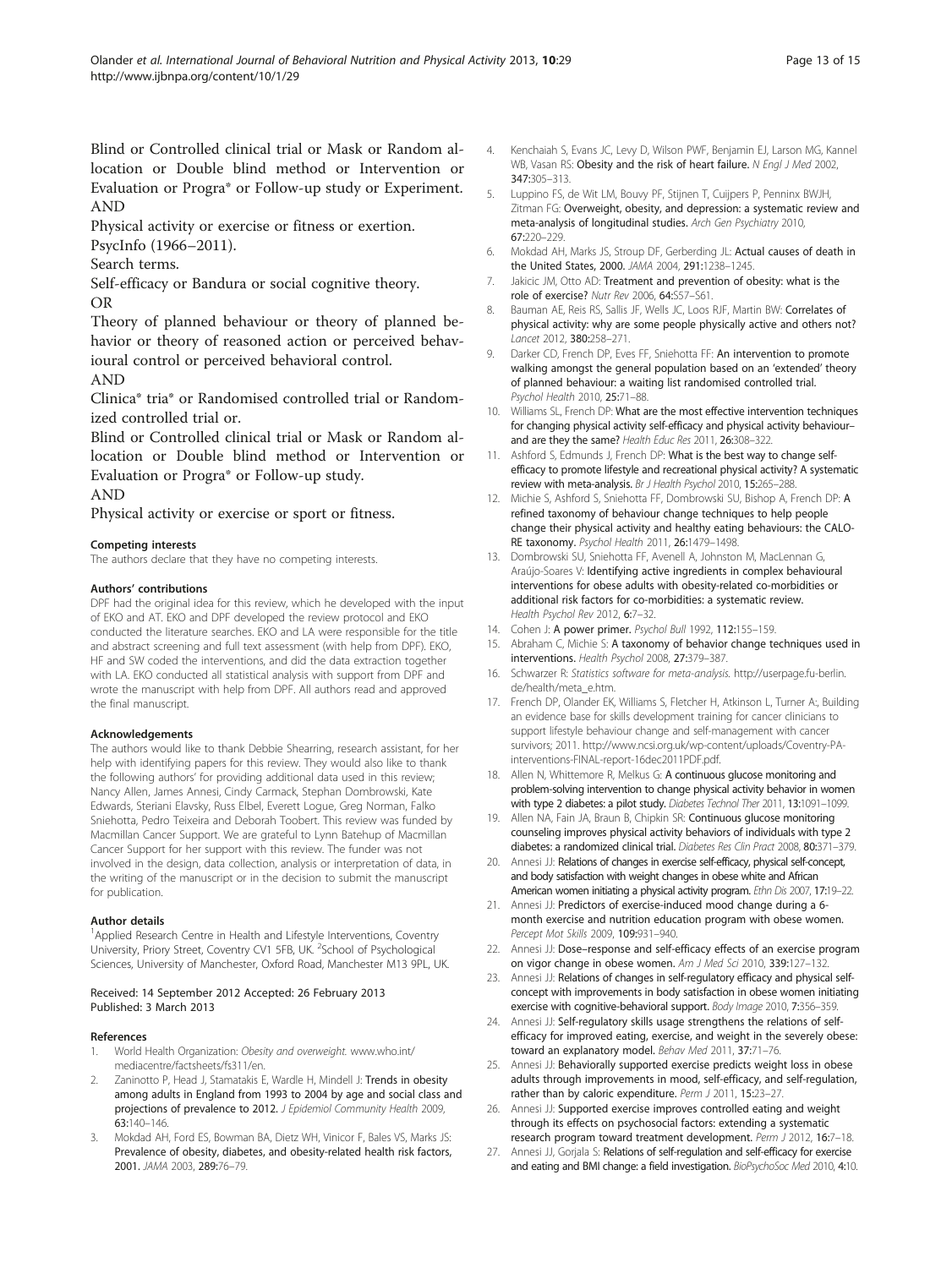- <span id="page-13-0"></span>28. Annesi JJ, Marti CN: Path analysis of exercise treatment-induced changes in psychological factors leading to weight loss. Psychol Health 2011, 26:1081–1098.
- 29. Annesi JJ, Unruh JL: Correlates of mood changes in obese women initiating a moderate exercise and nutrition information program. Psychol Rep 2006, 99:225–229.
- 30. Annesi JJ, Whitaker AC: Weight loss and psychologic gain in obese women-participants in a supported exercise intervention. Perm J 2008, 12:36–45.
- 31. Annesi JJ, Whitaker AC: Psychological factors associated with weight loss in obese and severely obese women in a behavioral physical activity intervention. Health Educ Behav 2010, 37:593-606.
- 32. Annesi JJ, Whitaker AC: Psychological factors discriminating between successful and unsuccessful weight loss in a behavioral exercise and nutrition education treatment. Int J Behav Med 2010, 17:168–175.
- 33. Annesi JJ, Unruh JL, Whitaker AC: Relations of changes in self-efficacy, exercise attendance, mood, and perceived and actual physical changes in obese women: assessing treatment effects using tenets of self-efficacy theory. J Soc Behav Health Sci 2007, 1:72–85.
- 34. Annesi JJ, Unruh JL, Marti CN, Goriala S, Tennant G: Effects of the coach approach intervention on adherence to exercise in obese women: assessing mediation of social cognitive theory factors. Res Q Exerc Sport 2011, 82:99-108.
- 35. Befort CA, Nollen N, Ellerbeck EF, Sullivan DK, Thomas JL, Ahluwalia JS: Motivational interviewing fails to improve outcomes of a behavioral weight loss program for obese African American women: a pilot randomized trial. J Behav Med 2008, 31:367–377.
- 36. Blanchard CM, Fortier M, Sweet S, O'Sullivan T, Hogg W, Reid RD, Sigal RJ: Explaining physical activity levels from a self-efficacy perspective: the physical activity counseling trial. Ann Behav Med 2007, 34:323–328.
- 37. Bolognesi M, Nigg CR, Massarini M, Lippke S: Reducing obesity indicators through brief physical activity counseling (PACE) in Italian primary care settings. Ann Behav Med 2006, 31:179–185.
- 38. Bopp M, Wilcox S, Laken M, Hooker SP, Parra-Medina D, Saunders R, Butler K, Fallon EA, McClorin L: 8 Steps to fitness: a faith-based, behavior change physical activity intervention for African Americans. J Phys Act Health 2009, 6:568–577.
- 39. Burke V, Beilin LJ, Cutt HE, Mansour J, Mori TA: Moderators and mediators of behaviour change in a lifestyle program for treated hypertensives: a randomized controlled trial (ADAPT). Health Educ Res 2008, 23:583–591.
- 40. Carmack Taylor CL, Demoor C, Smith MA, Dunn AL, Basen-Engquist K, Nielsen I, Pettaway C, Sellin R, Massey P, Gritz ER: Active for life after cancer: a randomized trial examining a lifestyle physical activity program for prostate cancer patients. Psychooncol 2006, 15:847–862.
- 41. Clark DO, Stump TE, Damush TM: Outcomes of an exercise program for older women recruited through primary care. J Aging Health 2003, 15:567–585.
- 42. Clark M, Hampson SE, Avery L, Simpson R: Effects of a brief tailored intervention on the process and predictors of lifestyle behaviour change in patients with type 2 diabetes. Psychol Health Med 2004, 9:440-449.
- 43. Clarke KK, Freeland-Graves J, Klohe-Lehman DM, Milani TJ, Nuss HJ, Laffrey S: Promotion of physical activity in low-income mothers using pedometers. J Am Diet Assoc 2007, 107:962–967.
- 44. Daley LK, Fish AF, Frid DJ, Mitchell GL: Stage-specific education/counseling intervention in women with elevated blood pressure. Prog Cardiovasc Nurs 2009, 24:45–52.
- 45. Dallow CB, Anderson J: Using self-efficacy and a transtheoretical model to develop a physical activity intervention for obese women. Am J Health Promot 2003, 17:373–381.
- 46. David P, Buckworth J, Pennell ML, Katz ML, DeGraffinreid CR, Paskett ED: A walking intervention for postmenopausal women using mobile phones and interactive voice response. J Telemed Telecare 2012, 18:20-25.
- 47. Edmunds J, Ntoumanis N, Duda JL: Adherence and well-being in overweight and obese patients referred to an exercise on prescription scheme: a selfdetermination theory perspective. Psychol Sport Exerc 2007, 8:722-740.
- 48. Elavsky S, McAuley E: Exercise and self-esteem in menopausal women: a randomized controlled trial involving walking and yoga. Am J Health Promot 2007, 22:83–92.
- 49. Elbel R, Aldana S, Bloswick D, Lyon JL: A pilot study evaluating a peer led and professional led physical activity intervention with blue-collar employees. Work 2003, 21:199–210.
- 50. Faridi Z, Shuval K, Njike VY, Katz JA, Jennings G, Williams M, Katz DL: Partners reducing effects of diabetes (PREDICT): a diabetes prevention

physical activity and dietary intervention through African-American churches. Health Educ Res 2010, 25:306–315.

- 51. Focht BC, Rejeski WJ, Ambrosius WT, Katula JA, Messier SP: Exercise, selfefficacy, and mobility performance in overweight and obese older adults with knee osteoarthritis. Arthritis Rheum 2005, 53:659-665.
- 52. Folta SC, Lichtenstein AH, Seguin RA, Goldberg JP, Kuder JF, Nelson ME: The strongwomen-healthy hearts program: reducing cardiovascular disease risk factors in rural sedentary, overweight, and obese midlife and older women. Am J Public Health 2009, 99:1271–1277.
- 53. Gallagher KI, Jakicic JM, Napolitano MA, Marcus BH: Psychosocial factors related to physical activity and weight loss in overweight women. Med Sci Sports Exerc 2006, 38:971–980.
- 54. Hooker SP, Harmon B, Burroughs EL, Rheaume CE, Wilcox S: Exploring the feasibility of a physical activity intervention for midlife African American men. Health Educ Res 2011, 26:732-738.
- 55. Halbert CH, Bellamy S, Bowman M, Briggs V, Delmoor E, Purnell J, Rogers R, Weathers B, Kumanyika S: Effects of integrated risk counseling for cancer and cardiovascular disease in African Americans. J Natl Med Assoc 2010, 102:396–402.
- 56. Liebreich T, Plotnikoff RC, Courneya KS, Boulé N: Diabetes NetPLAY: a physical activity website and linked email counselling randomized intervention for individuals with type 2 diabetes. Intl J Behav Nutr Phys Act 2009, 6:18.
- 57. Linde JA, Rothman AJ, Baldwin AS, Jeffery RW: The impact of self-efficacy on behavior change and weight change among overweight participants in a weight loss trial. Health Psychol 2006, 25:282–291.
- 58. Logue E, Sutton K, Jarjoura D, Smucker W, Baughman K, Capers C: Transtheoretical model-chronic disease care for obesity in primary care: a randomized trial. Obes Res 2005, 13:917–927.
- 59. Newnham-Kanas C, Irwin JD, Morrow D: Co-active life coaching as a treatment for adults with obesity. Intl J Evidence Based Coach Mentoring 2008, 6:1–12.
- 60. Palmeira AL, Teixeira PJ, Branco TL, Martins SS, Minderico CS, Barata JT, Serpa SO, Sardinha LB: Predicting short-term weight loss using four leading health behavior change theories. Int J Behav Nutr Phys Act 2007, 4.
- 61. Patrick K, Calfas KJ, Norman GJ, Rosenberg D, Zabinski MF, Sallis JF, Rock CL, Dillon LW: Outcomes of a 12-month web-based intervention for overweight and obese men. Ann Behav Med 2011, 42:391–401.
- 62. Perry CK, Rosenfeld AG, Bennett JA, Potempa K: Promoting walking in rural women through motivational interviewing and group support. J Cardiovasc Nurs 2007, 22:304–312.
- 63. Pinto BM, Clark MM, Cruess DG, Szymanski L, Pera V: Changes in selfefficacy and decisional balance for exercise among obese women in a weight management program. Obes Res 1999, 7:288–292.
- 64. Rejeski WJ, King AC, Katula JA, Kritchevsky S, Miller ME, Walkup MP, Glynn NW, Pahor M: Physical activity in prefrail older adults: confidence and satisfaction related to physical function. J Gerontol B Psychol Sci Soc Sci 2008, 63B:P19–P26.
- 65. Roesch SC, Norman GJ, Villodas F, Sallis JF, Patrick K: Intervention-mediated effects for adult physical activity: a latent growth curve analysis. Soc Sci Med 2010, 71:494–501.
- 66. Sadja J, Tomfohr L, Jimenez JA, Edwards KM, Rock CL, Calfas K, Mills PJ: Higher physical fatigue predicts adherence to a 12-week exercise intervention in women with elevated blood pressure. Health Psychol 2012, 31:156-163.
- 67. Schlenk EA, Lias JL, Sereika SM, Dunbar-Jacob J, Kwoh CK: Improving physical activity and function in overweight and obese older adults with osteoarthritis of the knee: a feasibility study. Rehabil Nurs 2011, 36:32–42.
- 68. Sniehotta FF, Dombrowski SU, Avenell A, Johnston M, McDonald S, Murchie P, Ramsay CR, Robertson K, Araujo-Soares V: Randomised controlled feasibility trial of an evidence-informed behavioural intervention for obese adults with additional risk factors. PLoS One 2011, 6:e23040.
- 69. Steele RM, Mummery WK, Dwyer T: A comparison of face-to-face or internet-delivered physical activity intervention on targeted determinants. Health Educ Behav 2009, 36:1051–1064.
- 70. Stovitz SD, VanWormer JJ, Center BA, Bremer KL: Pedometers as a means to increase ambulatory activity for patients seen at a family medicine clinic. J Am Board Fam Pract 2005, 18:335–343.
- Teixeira PJ, Going SB, Houtkooper LB, Cussler EC, Metcalfe LL, Blew RM, Sardinha LB, Lohman TG: Exercise motivation, eating, and body image variables as predictors of weight control. Med Sci Sports Exerc 2006, 38:179–188.